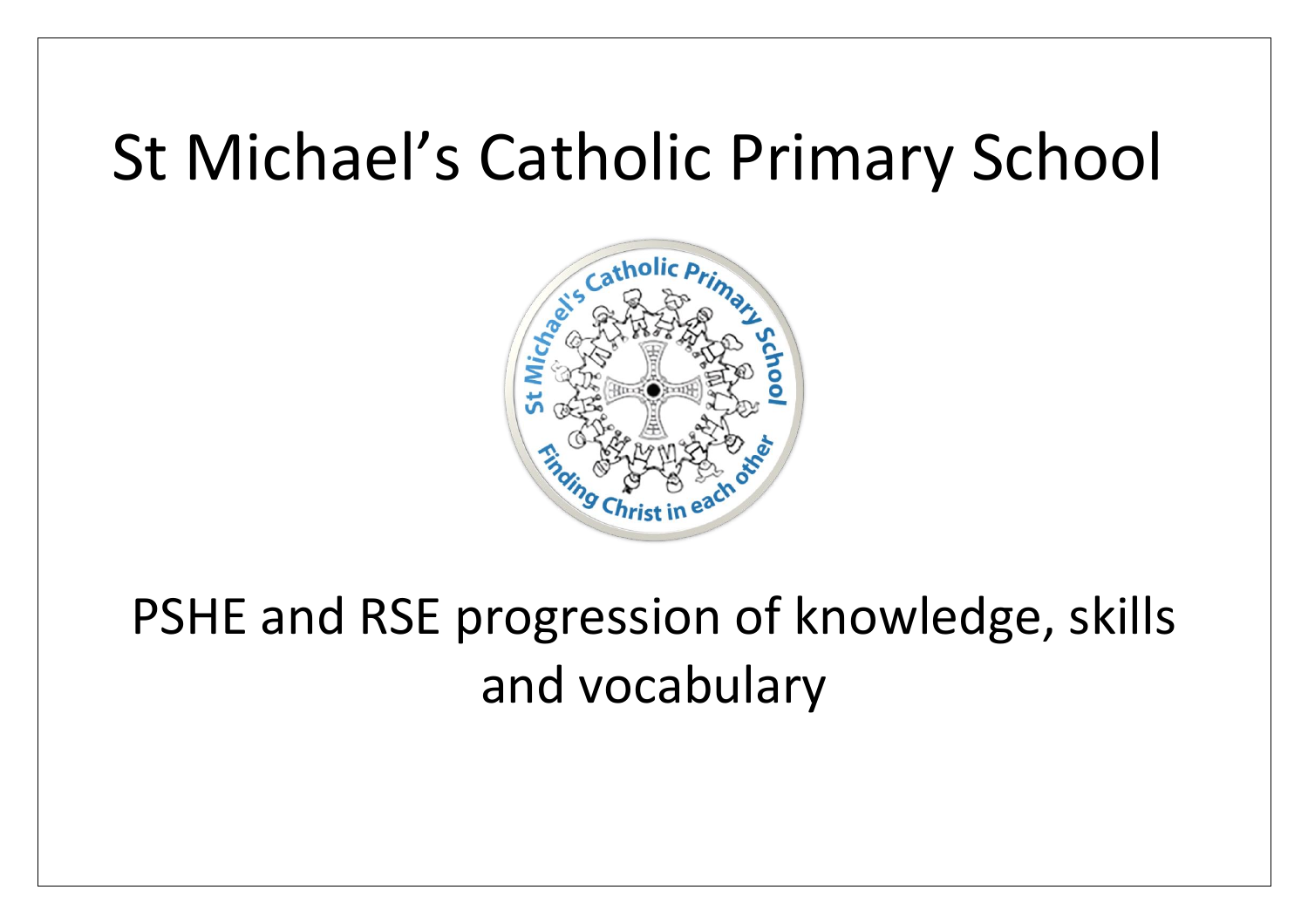|                                                 | <b>PSHE - KAPOW</b> |                                                                                                                                                                                                                                         |                                                                                                                                                                                         | $RSE - Ten:Ten$                                                                                                                                                                                          |                                                                                                                                                                        |                                                                                                  | <b>E-Safety - Project Evolve</b>                         |                                                                                                      |                                                                                                                            |  |
|-------------------------------------------------|---------------------|-----------------------------------------------------------------------------------------------------------------------------------------------------------------------------------------------------------------------------------------|-----------------------------------------------------------------------------------------------------------------------------------------------------------------------------------------|----------------------------------------------------------------------------------------------------------------------------------------------------------------------------------------------------------|------------------------------------------------------------------------------------------------------------------------------------------------------------------------|--------------------------------------------------------------------------------------------------|----------------------------------------------------------|------------------------------------------------------------------------------------------------------|----------------------------------------------------------------------------------------------------------------------------|--|
|                                                 |                     | Year F                                                                                                                                                                                                                                  | Year 1                                                                                                                                                                                  | Year 2                                                                                                                                                                                                   | Year 3                                                                                                                                                                 |                                                                                                  | Year 4                                                   | Year 5                                                                                               | Year 6                                                                                                                     |  |
| Family and Relationships<br>Autumn <sub>1</sub> | PSHE                | Who are the<br>members of<br>my family<br>How to be a<br>kind friend $-$<br>show care for<br>others – turn<br>taking<br>Know when<br>someone is<br>being unkind<br>and how to<br>respond<br>Why we say<br>sorry/showing<br>we are sorry | • What is<br>family?<br>• What are<br>friendships?<br>•Recognising<br>other<br>people's<br>emotions<br>• Working<br>with others<br>• Friendship<br>problems<br>• Healthy<br>Friendships | • Families offer<br>stability and<br>love<br>• Families are all<br>different<br>• Managing<br>friendships<br>• Unhappy<br>friendships<br>• Valuing me<br>• Manners &<br>courtesy<br>• Loss and<br>change | • Healthy<br>families<br>• Friendships -<br>conflict<br>• Effective<br>communication<br>• Learning who<br>to<br>trust<br>• Respecting<br>differences<br>• Stereotyping | • Respect &<br>manners<br>• Healthy<br>friendships<br>• Bullying<br>• Stereotypes<br>wider world | • My behaviour<br>• Families in the<br>• Loss and change | • Build a friend<br>• Resolving<br>conflict<br>• Respecting<br>myself<br>• Family life<br>• Bullying | • Respect<br>• Developing<br>respectful<br>relationships<br>• Stereotypes<br>• Bullying<br>• Being me<br>• Loss and change |  |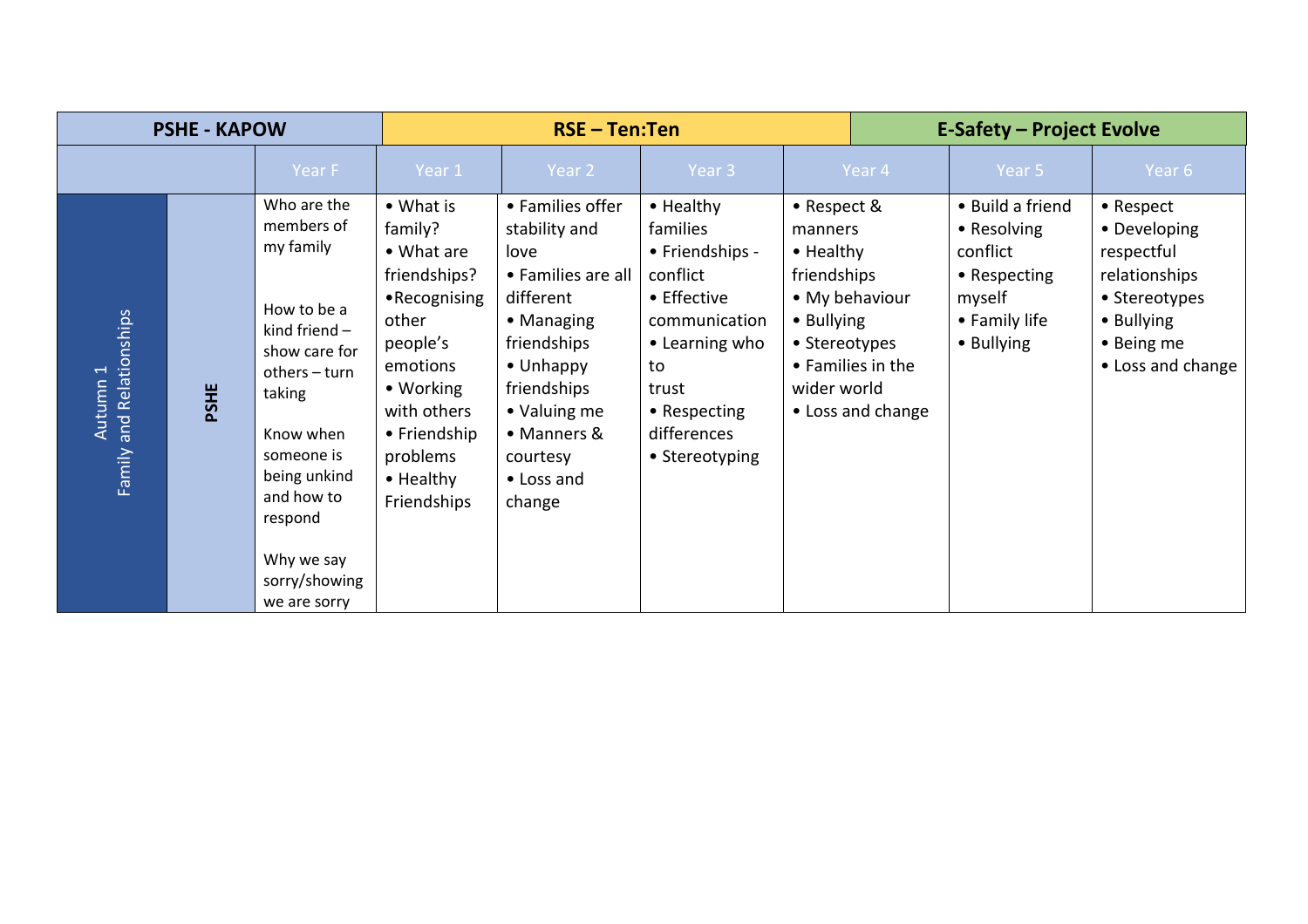|                                  | Children can     | Children can express that:         | Children can explain that:             | Children can explain that:             |
|----------------------------------|------------------|------------------------------------|----------------------------------------|----------------------------------------|
|                                  | express that:    | • We are created individually by   | • We are created individually by God   | . We were created individually by      |
|                                  | $\bullet$ We are | God                                | who is Love, designed in His own       | God who cares for us and wants us      |
|                                  | created          | • God wants us to talk to Him      | image and likeness                     | to put our faith in Him                |
|                                  | individually     | often through the day and treat    | • God made us with the desire to be    | • Physically becoming an adult is a    |
|                                  | by God as        | Him as our best friend             | loved and to love and to make a        | natural phase of life                  |
|                                  | part of His      | • God has created us, His          | difference: each of us has a specific  | • Lots of changes will happen during   |
|                                  | creation plan    | children, to know, love and        | purpose (vocation)                     | puberty and sometimes it might feel    |
|                                  | • We are all     | serve Him in this life and forever | • Every human life is precious from    | confusing, but it is all part of God's |
|                                  | God's            | - this is our purpose and goal     | the beginning of life (conception) to  | great plan and the results will be     |
| and Loved by God                 | children and     | and will bring us true happiness   | natural death                          | worth it!                              |
| Understanding)<br>RSE<br>Created | are special      | • We are created as a unity of     | • Personal and communal prayer and     |                                        |
|                                  | • Our bodies     | body, mind and spirit: who we      | worship are necessary ways of          |                                        |
| (Religious                       | were created     | are matters and what we do         | growing in our relationship with God   |                                        |
|                                  | by God and       | matters                            | . In Baptism God makes us His          |                                        |
|                                  | are good         | • We can give thanks to God in     | adopted children and 'receivers' of    |                                        |
| Module                           | $\bullet$ We can | different ways                     | His love                               |                                        |
|                                  | give thanks      |                                    | • By regularly receiving the Sacrament |                                        |
|                                  | to God           |                                    | of Reconciliation, we grow in good     |                                        |
|                                  |                  |                                    | deeds (human virtue)                   |                                        |
|                                  |                  |                                    | . It is important to make a nightly    |                                        |
|                                  |                  |                                    | examination of conscience              |                                        |
|                                  |                  |                                    |                                        |                                        |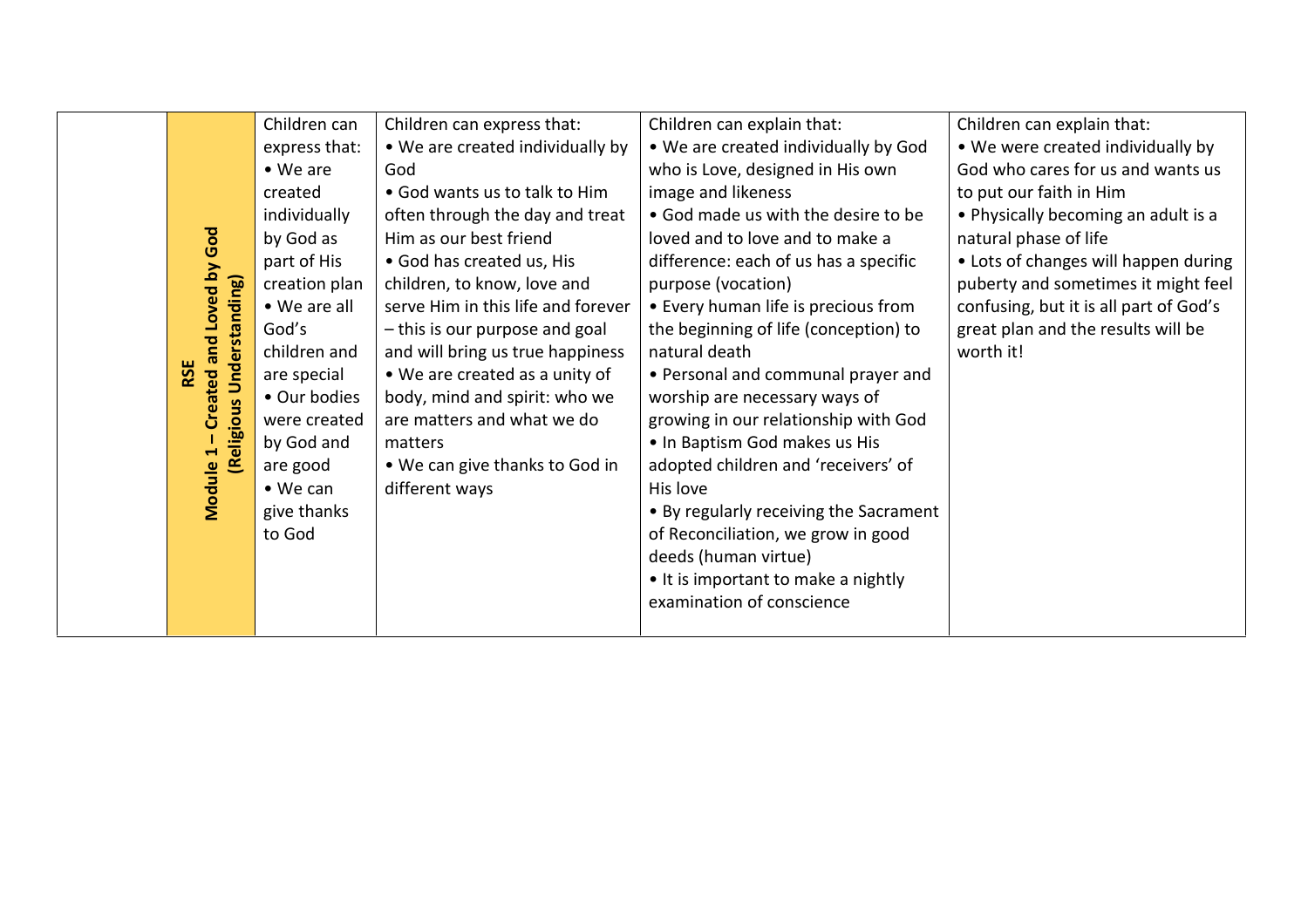| E-Safety | $\bullet$<br>Self-image and Identify | I can<br>recognise<br>that I can<br>say 'no' /<br>'please<br>stop' / 'I'll<br>tell' / 'I'll<br>ask' to<br>somebody<br>who asks<br>me to do<br>something<br>that<br>makes me<br>feel sad,<br>embarrass<br>ed or<br>upset.<br>$\bullet$ can<br>explain<br>how this<br>could be<br>either in<br>real life or<br>online. | $\bullet$<br>I can<br>recognise<br>that there<br>may be<br>people<br>online<br>who could<br>make me<br>feel sad,<br>embarrass<br>ed or<br>upset.<br>lf<br>$\bullet$<br>something<br>happens<br>that<br>makes me<br>feel sad,<br>worried,<br>uncomfort<br>able or<br>frightened<br>I can give<br>examples<br>of when<br>and how<br>to speak<br>to an adult<br>I can trust. | I can explain<br>$\bullet$<br>how other<br>people may<br>look and act<br>differently<br>online and<br>offline.<br>I can give<br>$\bullet$<br>examples of<br>issues online<br>that might<br>make me feel<br>sad, worried,<br>uncomfortabl<br>e or<br>frightened; I<br>can give<br>examples of<br>how I might<br>get help. | I can explain<br>$\bullet$<br>what is<br>meant by the<br>term<br>'identity'.<br>I can explain<br>$\bullet$<br>how I can<br>represent<br>myself in<br>different<br>ways online.<br>I can explain<br>$\bullet$<br>ways in which<br>and why I<br>might change<br>my identity<br>depending on<br>what I am<br>doing online<br>(e.g. gaming;<br>$\bullet$<br>using an<br>avatar; social<br>media) and<br>why. | I can explain how<br>$\bullet$<br>my online<br>identity can be<br>different to the<br>identity I present<br>in 'real life'.<br>Knowing this, I<br>$\bullet$<br>can describe the<br>right decisions<br>about how I<br>interact with<br>others and how<br>others perceive<br>me. | I can explain<br>$\bullet$<br>how identity<br>online can be<br>copied,<br>modified or<br>altered.<br>I can<br>$\bullet$<br>demonstrate<br>responsible<br>choices about<br>my online<br>identity,<br>depending on<br>context. | I can identify<br>$\bullet$<br>and critically<br>evaluate online<br>content<br>relating to<br>gender, race,<br>religion,<br>disability,<br>culture and<br>other groups,<br>and explain<br>why it is<br>important to<br>challenge and<br>reject<br>inappropriate<br>representation<br>s online.<br>I can describe<br>$\bullet$<br>issues online<br>that might<br>make me or<br>others feel sad,<br>worried,<br>uncomfortable<br>or frightened. I<br>know and can<br>give examples<br>of how I might<br>get help, both<br>on and offline. |
|----------|--------------------------------------|----------------------------------------------------------------------------------------------------------------------------------------------------------------------------------------------------------------------------------------------------------------------------------------------------------------------|---------------------------------------------------------------------------------------------------------------------------------------------------------------------------------------------------------------------------------------------------------------------------------------------------------------------------------------------------------------------------|--------------------------------------------------------------------------------------------------------------------------------------------------------------------------------------------------------------------------------------------------------------------------------------------------------------------------|----------------------------------------------------------------------------------------------------------------------------------------------------------------------------------------------------------------------------------------------------------------------------------------------------------------------------------------------------------------------------------------------------------|--------------------------------------------------------------------------------------------------------------------------------------------------------------------------------------------------------------------------------------------------------------------------------|------------------------------------------------------------------------------------------------------------------------------------------------------------------------------------------------------------------------------|-----------------------------------------------------------------------------------------------------------------------------------------------------------------------------------------------------------------------------------------------------------------------------------------------------------------------------------------------------------------------------------------------------------------------------------------------------------------------------------------------------------------------------------------|
|----------|--------------------------------------|----------------------------------------------------------------------------------------------------------------------------------------------------------------------------------------------------------------------------------------------------------------------------------------------------------------------|---------------------------------------------------------------------------------------------------------------------------------------------------------------------------------------------------------------------------------------------------------------------------------------------------------------------------------------------------------------------------|--------------------------------------------------------------------------------------------------------------------------------------------------------------------------------------------------------------------------------------------------------------------------------------------------------------------------|----------------------------------------------------------------------------------------------------------------------------------------------------------------------------------------------------------------------------------------------------------------------------------------------------------------------------------------------------------------------------------------------------------|--------------------------------------------------------------------------------------------------------------------------------------------------------------------------------------------------------------------------------------------------------------------------------|------------------------------------------------------------------------------------------------------------------------------------------------------------------------------------------------------------------------------|-----------------------------------------------------------------------------------------------------------------------------------------------------------------------------------------------------------------------------------------------------------------------------------------------------------------------------------------------------------------------------------------------------------------------------------------------------------------------------------------------------------------------------------------|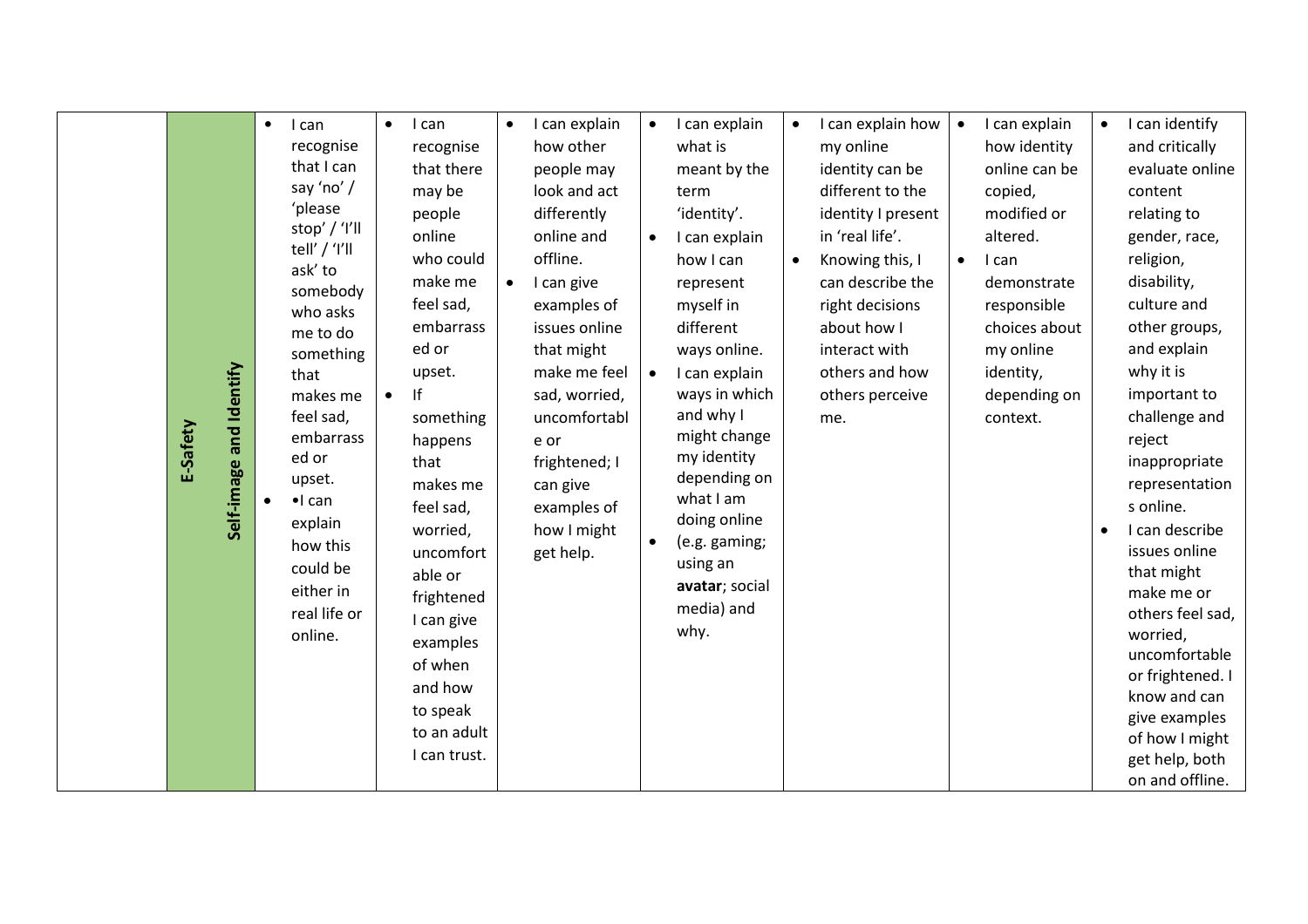|  |  |  |  | I can explain   |
|--|--|--|--|-----------------|
|  |  |  |  | why I should    |
|  |  |  |  | keep asking     |
|  |  |  |  | until I get the |
|  |  |  |  | help I need.    |
|  |  |  |  |                 |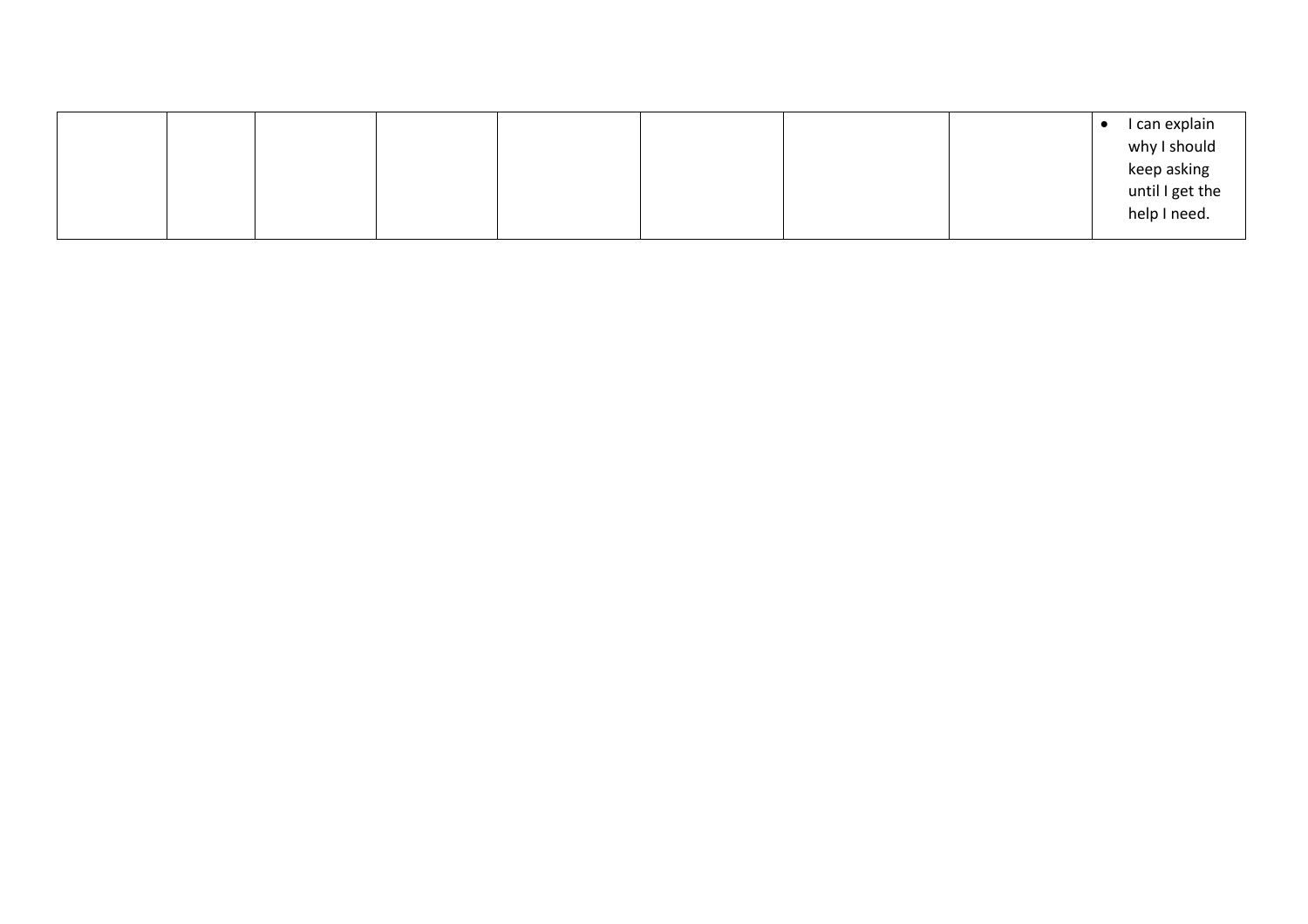| <b>E-Safety</b><br><b>Online</b><br><b>Relationsh</b><br>ips | $\bullet$<br>I can<br>recognise<br>some ways<br>in which<br>the internet<br>can be used<br>to<br>communica<br>te.<br>$\bullet$<br>I can give<br>examples of<br>how I<br>(might) use<br>technology<br>to<br>communica<br>te with<br>people I<br>know. | $\bullet$<br>I can give<br>examples of<br>when I<br>should ask<br>permission<br>to do<br>something<br>online and<br>explain why<br>this is<br>important.<br>$\bullet$<br>I can use<br>the internet<br>with adult<br>support to<br>communica<br>te with<br>people I<br>know (e.g.<br>video call<br>apps or<br>services).<br>$\bullet$<br>I can<br>explain why<br>it is<br>important<br>to be<br>considerate<br>and kind to<br>people<br>online and<br>to respect | I can give<br>$\bullet$<br>examples of<br>how someone<br>might use<br>technology to<br>communicate<br>with others<br>they don't also<br>know offline<br>and explain<br>why this might<br>be risky. (e.g.<br>email, online<br>gaming, a pen-<br>pal in another<br>school /<br>country).<br>I can explain<br>$\bullet$<br>who I should<br>ask before<br>sharing things<br>about myself<br>or others<br>online.<br>I can describe<br>$\bullet$<br>different ways<br>to ask for, give,<br>or deny my<br>permission<br>online and can<br>identify who<br>can help me if I<br>am not sure. | I can describe<br>$\bullet$<br>ways people<br>who have<br>similar likes<br>and interests<br>can get<br>together<br>online.<br>$\bullet$<br>I can explain<br>what it means<br>to 'know<br>someone'<br>online and why<br>this might be<br>different from<br>knowing<br>someone<br>offline.<br>$\bullet$<br>I can explain<br>what is meant<br>by 'trusting<br>someone<br>online', why<br>this is different<br>from 'liking<br>someone<br>online', and<br>why it is<br>important to<br>be careful<br>about who to<br>trust online<br>including what | I can describe<br>$\bullet$<br>strategies for safe<br>and fun<br>experiences in a<br>range of online<br>social<br>environments (e.g.<br>livestreaming,<br>gaming platforms)<br>I can give<br>examples of how<br>to be respectful to<br>others online and<br>describe how to<br>recognise healthy<br>and unhealthy<br>online behaviours.<br>$\bullet$<br>I can explain how<br>content shared<br>online may feel<br>unimportant to<br>one person but<br>may be important<br>to other people's<br>thoughts feelings<br>and beliefs. | $\bullet$<br>I can give<br>examples of<br>technology-<br>specific forms<br>of<br>communicatio<br>n (e.g. emojis,<br>memes and<br>GIFs).<br>I can explain<br>$\bullet$<br>that there are<br>some people I<br>communicate<br>with online<br>who may want<br>to do me or my<br>friends harm. I<br>can recognise<br>that this is not<br>my / our fault.<br>I can describe<br>$\bullet$<br>some of the<br>ways people<br>may be<br>involved in<br>online<br>communities<br>and describe<br>how they<br>might<br>collaborate<br>constructively<br>with others | I can explain<br>$\bullet$<br>how sharing<br>something<br>online may have<br>an impact either<br>positively or<br>negatively.<br>I can describe<br>how to be kind<br>and show<br>respect for<br>others online<br>including the<br>importance of<br>respecting<br>boundaries<br>regarding what is<br>shared about<br>them online and<br>how to support<br>them if others<br>do not.<br>I can describe<br>$\bullet$<br>how things<br>shared privately<br>online can have<br>unintended<br>consequences<br>for others. e.g.<br>screen-grabs.<br>I can explain that<br>$\bullet$<br>taking or sharing<br>inappropriate |
|--------------------------------------------------------------|------------------------------------------------------------------------------------------------------------------------------------------------------------------------------------------------------------------------------------------------------|-----------------------------------------------------------------------------------------------------------------------------------------------------------------------------------------------------------------------------------------------------------------------------------------------------------------------------------------------------------------------------------------------------------------------------------------------------------------|--------------------------------------------------------------------------------------------------------------------------------------------------------------------------------------------------------------------------------------------------------------------------------------------------------------------------------------------------------------------------------------------------------------------------------------------------------------------------------------------------------------------------------------------------------------------------------------|-------------------------------------------------------------------------------------------------------------------------------------------------------------------------------------------------------------------------------------------------------------------------------------------------------------------------------------------------------------------------------------------------------------------------------------------------------------------------------------------------------------------------------------------------|----------------------------------------------------------------------------------------------------------------------------------------------------------------------------------------------------------------------------------------------------------------------------------------------------------------------------------------------------------------------------------------------------------------------------------------------------------------------------------------------------------------------------------|---------------------------------------------------------------------------------------------------------------------------------------------------------------------------------------------------------------------------------------------------------------------------------------------------------------------------------------------------------------------------------------------------------------------------------------------------------------------------------------------------------------------------------------------------------|--------------------------------------------------------------------------------------------------------------------------------------------------------------------------------------------------------------------------------------------------------------------------------------------------------------------------------------------------------------------------------------------------------------------------------------------------------------------------------------------------------------------------------------------------------------------------------------------------------------------|
|--------------------------------------------------------------|------------------------------------------------------------------------------------------------------------------------------------------------------------------------------------------------------------------------------------------------------|-----------------------------------------------------------------------------------------------------------------------------------------------------------------------------------------------------------------------------------------------------------------------------------------------------------------------------------------------------------------------------------------------------------------------------------------------------------------|--------------------------------------------------------------------------------------------------------------------------------------------------------------------------------------------------------------------------------------------------------------------------------------------------------------------------------------------------------------------------------------------------------------------------------------------------------------------------------------------------------------------------------------------------------------------------------------|-------------------------------------------------------------------------------------------------------------------------------------------------------------------------------------------------------------------------------------------------------------------------------------------------------------------------------------------------------------------------------------------------------------------------------------------------------------------------------------------------------------------------------------------------|----------------------------------------------------------------------------------------------------------------------------------------------------------------------------------------------------------------------------------------------------------------------------------------------------------------------------------------------------------------------------------------------------------------------------------------------------------------------------------------------------------------------------------|---------------------------------------------------------------------------------------------------------------------------------------------------------------------------------------------------------------------------------------------------------------------------------------------------------------------------------------------------------------------------------------------------------------------------------------------------------------------------------------------------------------------------------------------------------|--------------------------------------------------------------------------------------------------------------------------------------------------------------------------------------------------------------------------------------------------------------------------------------------------------------------------------------------------------------------------------------------------------------------------------------------------------------------------------------------------------------------------------------------------------------------------------------------------------------------|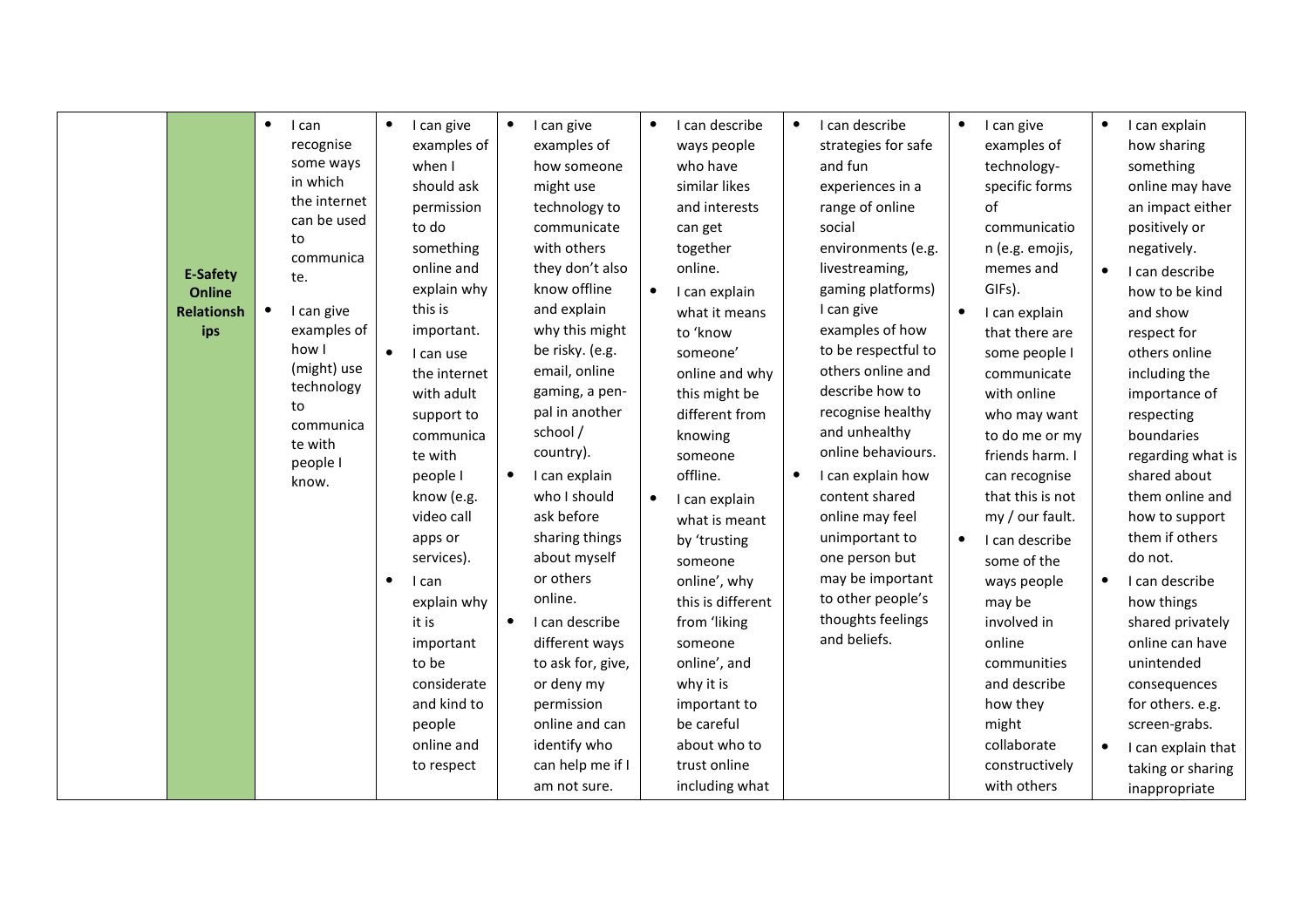| their<br>choices.<br>$\bullet$<br>I can<br>explain why<br>things one<br>person<br>finds funny<br>or sad<br>online may<br>not always<br>be seen in<br>the same<br>way by<br>others. | I can explain<br>$\bullet$<br>why I have a<br>right to say 'no'<br>or 'I will have<br>to ask<br>someone'. I<br>can explain<br>who can help<br>me if I feel<br>under pressure<br>to agree to<br>something I am<br>unsure about<br>or don't want<br>to do.<br>I can identify<br>$\bullet$<br>who can help<br>me if<br>something | information<br>and content<br>they are<br>trusted with.<br>$\bullet$<br>I can explain<br>why someone<br>may change<br>their mind<br>about trusting<br>anyone with<br>something if<br>they feel<br>nervous,<br>uncomfortable<br>or worried.<br>$\bullet$<br>I can explain<br>how<br>someone's<br>feelings can be | and make<br>positive<br>contributions.<br>(e.g. gaming<br>communities<br>or social media<br>groups).<br>$\bullet$<br>I can explain<br>how someone<br>can get help if<br>they are having<br>problems and<br>identify when<br>to tell a trusted<br>adult.<br>$\bullet$<br>I can<br>demonstrate<br>how to support<br>others | images of<br>someone (e.g.<br>embarrassing<br>images), even if<br>they say it is<br>okay, may have<br>an impact for the<br>sharer and<br>others; and who<br>can help if<br>someone is<br>worried about<br>this. |
|------------------------------------------------------------------------------------------------------------------------------------------------------------------------------------|-------------------------------------------------------------------------------------------------------------------------------------------------------------------------------------------------------------------------------------------------------------------------------------------------------------------------------|-----------------------------------------------------------------------------------------------------------------------------------------------------------------------------------------------------------------------------------------------------------------------------------------------------------------|--------------------------------------------------------------------------------------------------------------------------------------------------------------------------------------------------------------------------------------------------------------------------------------------------------------------------|-----------------------------------------------------------------------------------------------------------------------------------------------------------------------------------------------------------------|
|                                                                                                                                                                                    |                                                                                                                                                                                                                                                                                                                               |                                                                                                                                                                                                                                                                                                                 |                                                                                                                                                                                                                                                                                                                          |                                                                                                                                                                                                                 |
|                                                                                                                                                                                    |                                                                                                                                                                                                                                                                                                                               |                                                                                                                                                                                                                                                                                                                 |                                                                                                                                                                                                                                                                                                                          |                                                                                                                                                                                                                 |
|                                                                                                                                                                                    |                                                                                                                                                                                                                                                                                                                               |                                                                                                                                                                                                                                                                                                                 |                                                                                                                                                                                                                                                                                                                          |                                                                                                                                                                                                                 |
|                                                                                                                                                                                    |                                                                                                                                                                                                                                                                                                                               |                                                                                                                                                                                                                                                                                                                 |                                                                                                                                                                                                                                                                                                                          |                                                                                                                                                                                                                 |
|                                                                                                                                                                                    |                                                                                                                                                                                                                                                                                                                               |                                                                                                                                                                                                                                                                                                                 |                                                                                                                                                                                                                                                                                                                          |                                                                                                                                                                                                                 |
|                                                                                                                                                                                    |                                                                                                                                                                                                                                                                                                                               |                                                                                                                                                                                                                                                                                                                 |                                                                                                                                                                                                                                                                                                                          |                                                                                                                                                                                                                 |
|                                                                                                                                                                                    |                                                                                                                                                                                                                                                                                                                               |                                                                                                                                                                                                                                                                                                                 |                                                                                                                                                                                                                                                                                                                          |                                                                                                                                                                                                                 |
|                                                                                                                                                                                    |                                                                                                                                                                                                                                                                                                                               |                                                                                                                                                                                                                                                                                                                 |                                                                                                                                                                                                                                                                                                                          |                                                                                                                                                                                                                 |
|                                                                                                                                                                                    | happens online                                                                                                                                                                                                                                                                                                                | hurt by what is                                                                                                                                                                                                                                                                                                 | (including                                                                                                                                                                                                                                                                                                               |                                                                                                                                                                                                                 |
|                                                                                                                                                                                    | without my                                                                                                                                                                                                                                                                                                                    | said or written                                                                                                                                                                                                                                                                                                 | those who are                                                                                                                                                                                                                                                                                                            |                                                                                                                                                                                                                 |
|                                                                                                                                                                                    | consent.                                                                                                                                                                                                                                                                                                                      | online.                                                                                                                                                                                                                                                                                                         | having                                                                                                                                                                                                                                                                                                                   |                                                                                                                                                                                                                 |
|                                                                                                                                                                                    | I can explain<br>$\bullet$                                                                                                                                                                                                                                                                                                    | I can explain<br>$\bullet$                                                                                                                                                                                                                                                                                      | difficulties)                                                                                                                                                                                                                                                                                                            |                                                                                                                                                                                                                 |
|                                                                                                                                                                                    | how it may                                                                                                                                                                                                                                                                                                                    | the importance                                                                                                                                                                                                                                                                                                  | online.                                                                                                                                                                                                                                                                                                                  |                                                                                                                                                                                                                 |
|                                                                                                                                                                                    | make others                                                                                                                                                                                                                                                                                                                   | of giving and                                                                                                                                                                                                                                                                                                   |                                                                                                                                                                                                                                                                                                                          |                                                                                                                                                                                                                 |
|                                                                                                                                                                                    | feel if I do not                                                                                                                                                                                                                                                                                                              | gaining                                                                                                                                                                                                                                                                                                         |                                                                                                                                                                                                                                                                                                                          |                                                                                                                                                                                                                 |
|                                                                                                                                                                                    | ask their                                                                                                                                                                                                                                                                                                                     | permission                                                                                                                                                                                                                                                                                                      |                                                                                                                                                                                                                                                                                                                          |                                                                                                                                                                                                                 |
|                                                                                                                                                                                    | permission or                                                                                                                                                                                                                                                                                                                 | before sharing                                                                                                                                                                                                                                                                                                  |                                                                                                                                                                                                                                                                                                                          |                                                                                                                                                                                                                 |
|                                                                                                                                                                                    | ignore their                                                                                                                                                                                                                                                                                                                  | things online;                                                                                                                                                                                                                                                                                                  |                                                                                                                                                                                                                                                                                                                          |                                                                                                                                                                                                                 |
|                                                                                                                                                                                    | answers before                                                                                                                                                                                                                                                                                                                | how the                                                                                                                                                                                                                                                                                                         |                                                                                                                                                                                                                                                                                                                          |                                                                                                                                                                                                                 |
|                                                                                                                                                                                    | sharing<br>something                                                                                                                                                                                                                                                                                                          | principles of<br>sharing online                                                                                                                                                                                                                                                                                 |                                                                                                                                                                                                                                                                                                                          |                                                                                                                                                                                                                 |
|                                                                                                                                                                                    |                                                                                                                                                                                                                                                                                                                               |                                                                                                                                                                                                                                                                                                                 |                                                                                                                                                                                                                                                                                                                          |                                                                                                                                                                                                                 |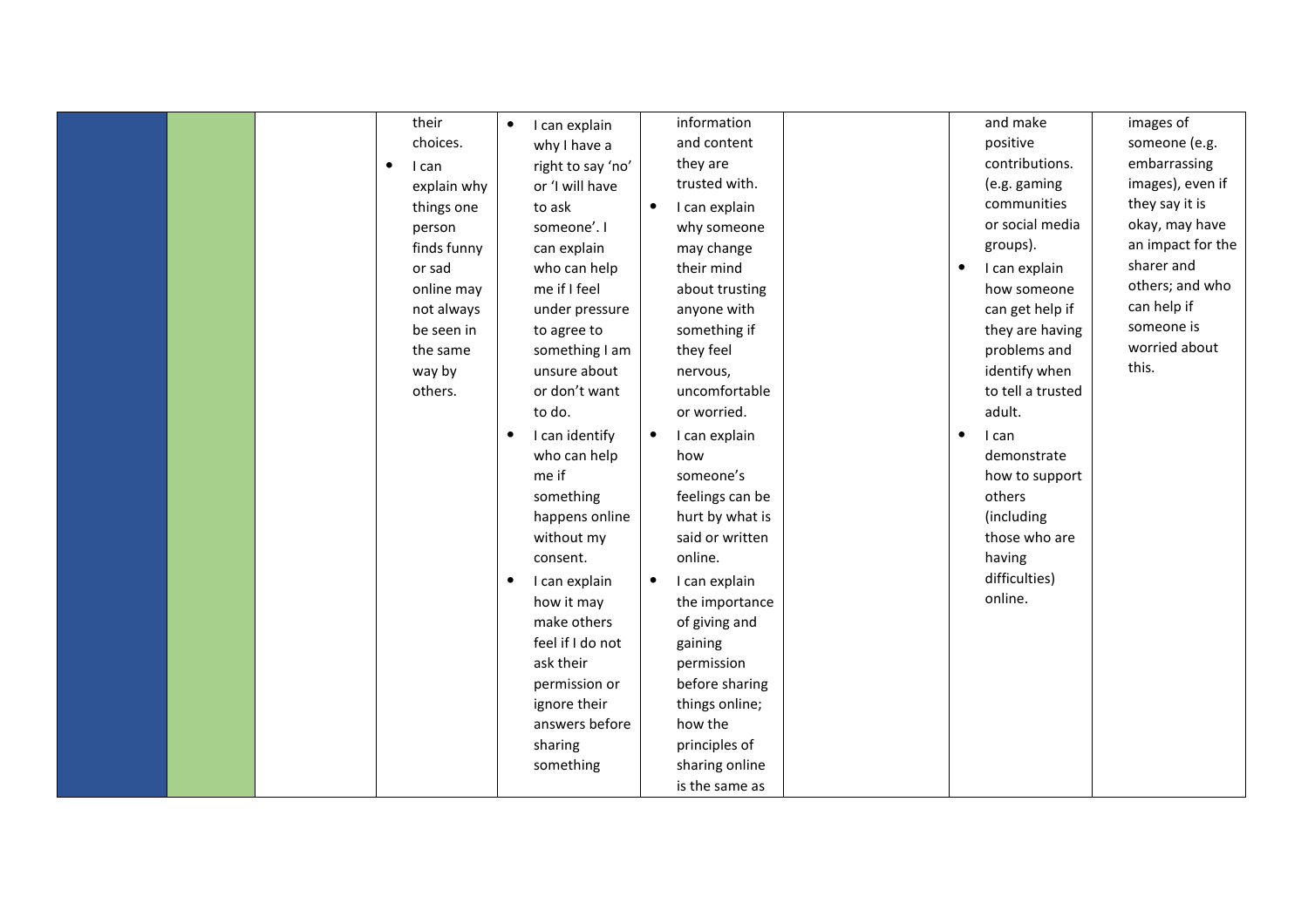|                                                                               |             |                                                                                                                                                            |                                                                                                                                                                                                                          | about them<br>online.<br>I can explain<br>$\bullet$<br>why I should<br>always ask a<br>trusted adult<br>before clicking<br>'yes', 'agree' or<br>'accept' online | sharing offline<br>e.g. sharing<br>images and<br>videos.                                                                                                      |                                                                                                                                                                                     |                                                                                                                                                       |                                                                                                                                                     |
|-------------------------------------------------------------------------------|-------------|------------------------------------------------------------------------------------------------------------------------------------------------------------|--------------------------------------------------------------------------------------------------------------------------------------------------------------------------------------------------------------------------|-----------------------------------------------------------------------------------------------------------------------------------------------------------------|---------------------------------------------------------------------------------------------------------------------------------------------------------------|-------------------------------------------------------------------------------------------------------------------------------------------------------------------------------------|-------------------------------------------------------------------------------------------------------------------------------------------------------|-----------------------------------------------------------------------------------------------------------------------------------------------------|
|                                                                               |             | Year F                                                                                                                                                     | Year 1                                                                                                                                                                                                                   | Year 2                                                                                                                                                          | Year 3                                                                                                                                                        | Year 4                                                                                                                                                                              | Year 5                                                                                                                                                | Year 6                                                                                                                                              |
| <b>Autumn 2</b><br><b>Safety and</b><br>the<br><b>Changing</b><br><b>Body</b> | <b>PSHE</b> | Who<br>$\bullet$<br>keeps me<br>safe in<br>school-<br>respondin<br>g to adults<br>and<br>following<br>instruction<br>S.<br>Asking for<br>$\bullet$<br>help | Getting<br>$\bullet$<br>lost<br>Making a<br>$\bullet$<br>call to the<br>emergenc<br>y services<br>Asking for<br>$\bullet$<br>help<br>$\bullet$<br>Appropria<br>te<br>contact<br>$\bullet$<br>Medicatio<br>$\bullet$<br>n | Secrets and<br>$\bullet$<br>surprises<br>Appropriate<br>$\bullet$<br>contact<br>Road safety<br>$\bullet$<br>$\bullet$ Drug<br>$\bullet$<br>education            | <b>Basic First Aid</b><br>$\bullet$<br>Drugs, alcohol<br>$\bullet$<br>&<br>tobacco<br>$\bullet$<br>Keeping safe<br>$\bullet$<br>out<br>and about<br>$\bullet$ | Share aware<br>$\bullet$<br>Basic first aid<br>$\bullet$<br>Privacy and<br>$\bullet$<br>secrecy<br>$\bullet$<br>The changing<br>$\bullet$<br>Body (hygiene)<br>Tobacco<br>$\bullet$ | The changing<br>$\bullet$<br>adolescent<br>body<br>(puberty,<br>including<br>menstruation<br>First aid<br>$\bullet$<br>Drug<br>$\bullet$<br>education | First aid<br>$\bullet$<br>The changing<br>$\bullet$<br>adolescent<br>$\bullet$<br>body (puberty,<br>$\bullet$<br>conception,<br>$\bullet$<br>birth) |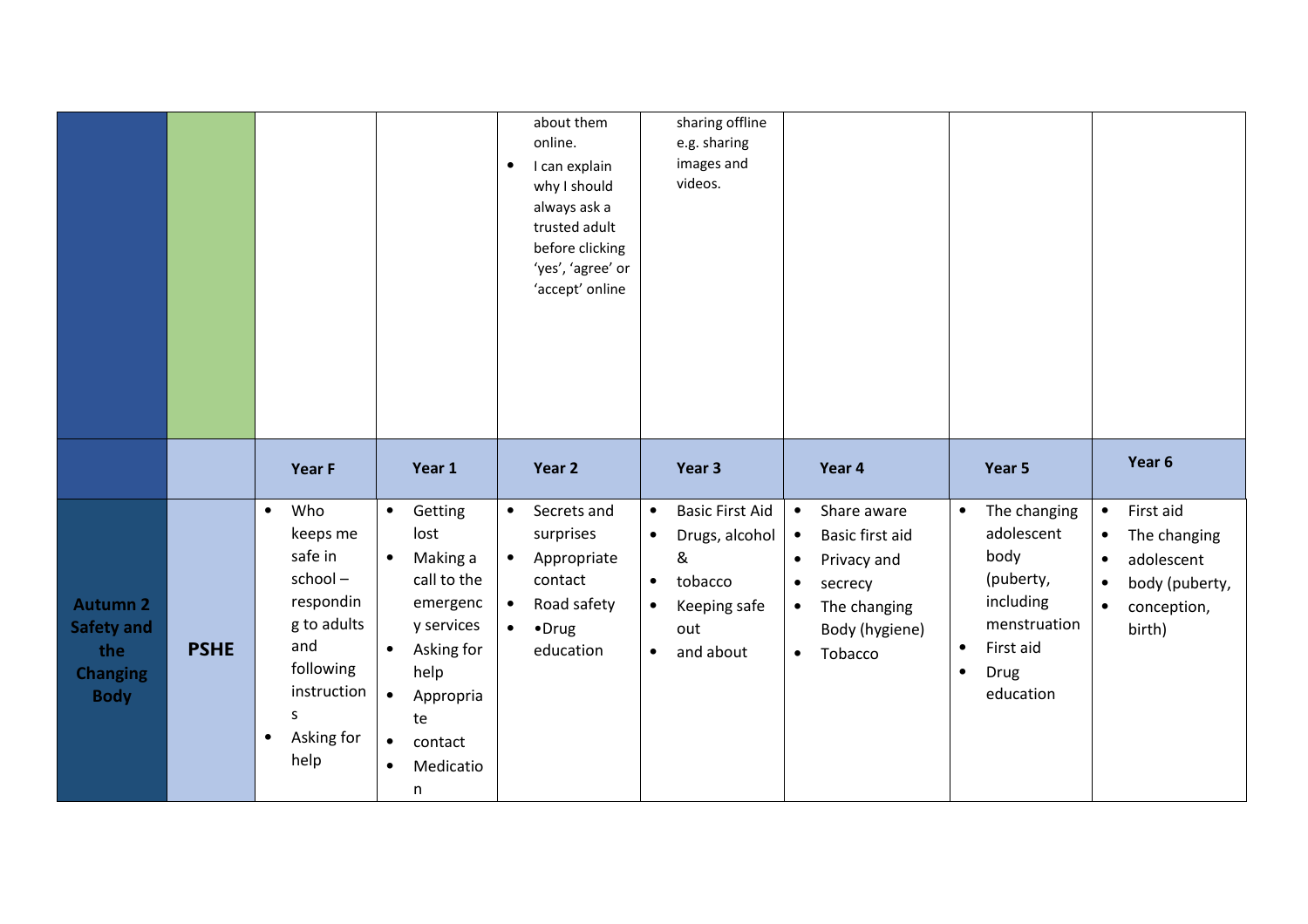|                                                                                                                              | Road<br>$\bullet$<br>Safety<br>Know that<br>$\bullet$<br>I am<br>changing<br>and<br>growing<br>Talk about<br>$\bullet$<br>similarities<br>and<br>difference<br>s between<br>myself and<br>others                 | Safety at<br>$\bullet$<br>home<br>People<br>$\bullet$<br>who help<br>to<br>keep us<br>safe                                                                                                                |                                                                                                                                                                                              |                                                                                                                                                                                                                       |                                                                                                                                                     |                                                                                                                                                                                                                         |                                                                                                                                                                                                                                                   |
|------------------------------------------------------------------------------------------------------------------------------|------------------------------------------------------------------------------------------------------------------------------------------------------------------------------------------------------------------|-----------------------------------------------------------------------------------------------------------------------------------------------------------------------------------------------------------|----------------------------------------------------------------------------------------------------------------------------------------------------------------------------------------------|-----------------------------------------------------------------------------------------------------------------------------------------------------------------------------------------------------------------------|-----------------------------------------------------------------------------------------------------------------------------------------------------|-------------------------------------------------------------------------------------------------------------------------------------------------------------------------------------------------------------------------|---------------------------------------------------------------------------------------------------------------------------------------------------------------------------------------------------------------------------------------------------|
|                                                                                                                              | Year F                                                                                                                                                                                                           | Year 1                                                                                                                                                                                                    | Year 2                                                                                                                                                                                       | Year <sub>3</sub>                                                                                                                                                                                                     | Year 4                                                                                                                                              | Year 5                                                                                                                                                                                                                  | Year <sub>6</sub>                                                                                                                                                                                                                                 |
| <b>RSE</b><br><b>Module</b><br>$1 -$<br><b>Created</b><br>and<br>Loved by<br>God<br>(Me, My<br>Body,<br><b>My</b><br>Health) | $\bullet$ We are<br>each unique,<br>with<br>individual<br>gifts, talents<br>and skills<br>• Whilst we<br>all have<br>similarities<br>because we<br>are made in<br>God's image,<br>difference is<br>part of God's | • That we are<br>unique, with<br>individual<br>gifts, talents<br>and skills •<br>That our<br>bodies are<br>good<br>• The names<br>of the parts of<br>our bodies<br>(naming<br>genitalia will<br>depend on | Our bodies are<br>good and we<br>need to look<br>after them<br>• What<br>constitutes a<br>healthy<br>lifestyle,<br>including<br>physical<br>activity, dental<br>health and<br>healthy eating | • Similarities<br>and differences<br>between people<br>arise as they<br>grow and make<br>choices, and<br>that by living<br>and working<br>together<br>('teamwork') we<br>create<br>community<br>• Self-<br>confidence | • What the term<br>puberty means<br>• When they can<br>expect puberty to<br>take place<br>• That puberty is<br>part of God's plan<br>for our bodies | • Similarities<br>and differences<br>between people<br>arise as they<br>grow and<br>mature, and<br>that by living<br>and working<br>together<br>('teamwork') we<br>create<br>community<br>$\bullet$ Self-<br>confidence | That human<br>beings are<br>different to other<br>animals<br>• About the<br>unique growth<br>and development<br>of humans, and<br>the changes that<br>girls and boys will<br>experience during<br>puberty<br>• About the need<br>to respect their |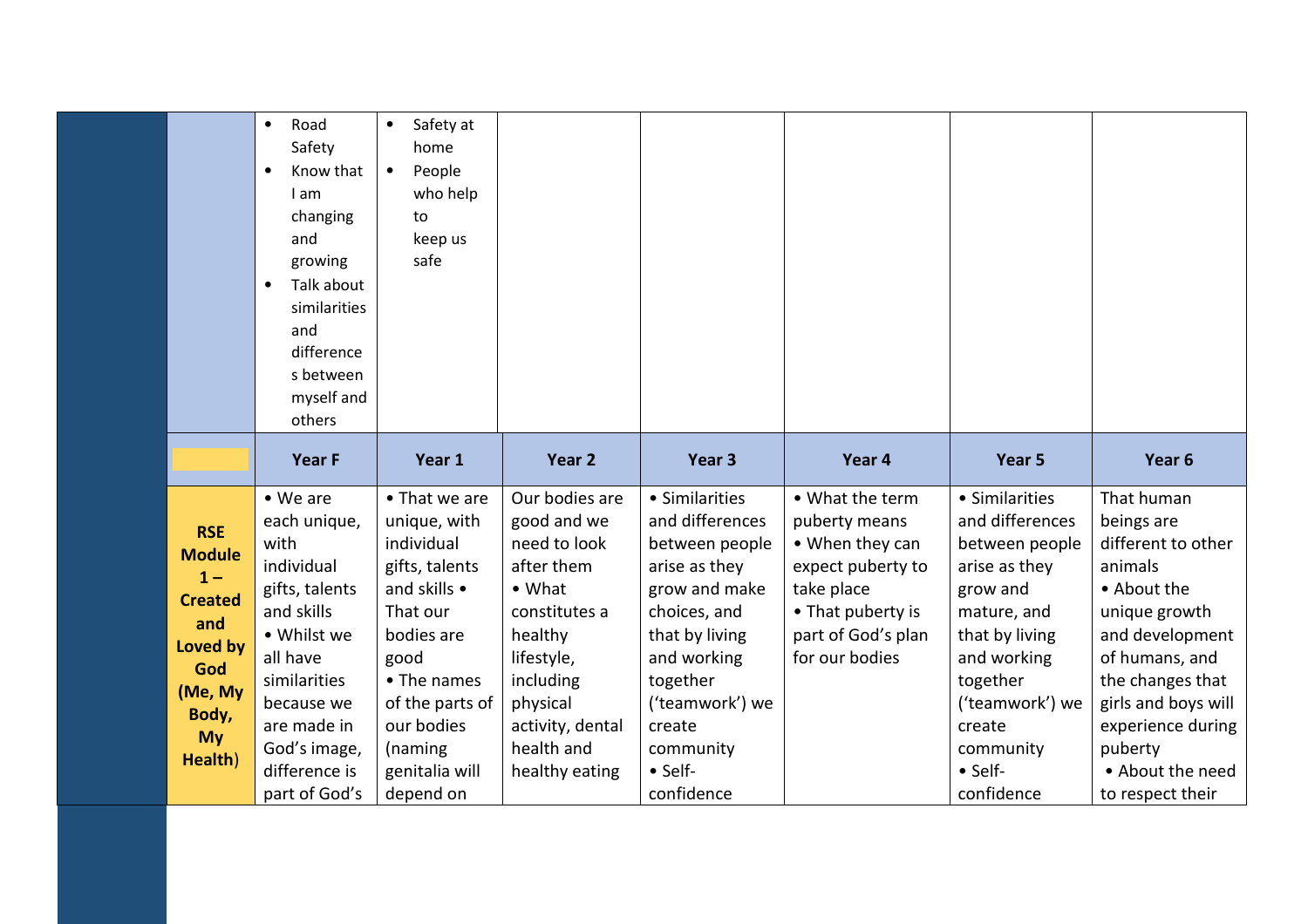|                 | plan • That<br>their bodies<br>are good and<br>made by God<br>• The names<br>of the parts<br>of the body<br>(not<br>genitalia)<br>• That our<br>bodies are<br>good and we<br>need to look<br>after them<br>$\bullet$ What<br>constitutes a<br>healthy<br>lifestyle,<br>including<br>exercise, diet,<br>sleep and<br>personal<br>hygiene | key decision<br>made by<br>individual<br>schools)<br>• That girls<br>and boys have<br>been created<br>by God to be<br>both similar<br>and different<br>and together<br>make up the<br>richness of<br>the human<br>family | $\bullet$ The<br>importance of<br>sleep, rest and<br>recreation for<br>our health;<br>• How to<br>maintain<br>personal<br>hygiene | arises from<br>being loved by<br>God (not status,<br>etc)<br>• They need to<br>respect and look<br>after their<br>bodies as a gift<br>from God<br>through what<br>they wear, what<br>they eat and<br>what they<br>physically do |                                                                          | arises from<br>being loved by<br>God (not status,<br>etc) | bodies as a gift<br>from God to be<br>looked after well,<br>and treated<br>appropriately<br>• The need for<br>modesty and<br>appropriate<br>boundaries<br>• How to make<br>good choices that<br>have an impact<br>on their health:<br>rest and sleep,<br>exercise, personal<br>hygiene, avoiding<br>the overuse of<br>electronic<br>entertainment,<br>etc. |
|-----------------|-----------------------------------------------------------------------------------------------------------------------------------------------------------------------------------------------------------------------------------------------------------------------------------------------------------------------------------------|--------------------------------------------------------------------------------------------------------------------------------------------------------------------------------------------------------------------------|-----------------------------------------------------------------------------------------------------------------------------------|---------------------------------------------------------------------------------------------------------------------------------------------------------------------------------------------------------------------------------|--------------------------------------------------------------------------|-----------------------------------------------------------|------------------------------------------------------------------------------------------------------------------------------------------------------------------------------------------------------------------------------------------------------------------------------------------------------------------------------------------------------------|
|                 | Year F                                                                                                                                                                                                                                                                                                                                  | Year 1                                                                                                                                                                                                                   | Year 2                                                                                                                            | Year 3                                                                                                                                                                                                                          | Year 4                                                                   | Year 5                                                    | Year 6                                                                                                                                                                                                                                                                                                                                                     |
| <b>E-Safety</b> | $\bullet$<br>I can<br>identify<br>ways that I<br>can put                                                                                                                                                                                                                                                                                | I can<br>$\bullet$<br>recognise<br>that<br>informatio                                                                                                                                                                    | I can explain<br>$\bullet$<br>how<br>information<br>put online                                                                    | I can search<br>$\bullet$<br>for<br>information                                                                                                                                                                                 | I can describe<br>$\bullet$<br>how others can<br>find out<br>information | I can search<br>for<br>information<br>about an            | I can explain<br>$\bullet$<br>how I am<br>developing an<br>online                                                                                                                                                                                                                                                                                          |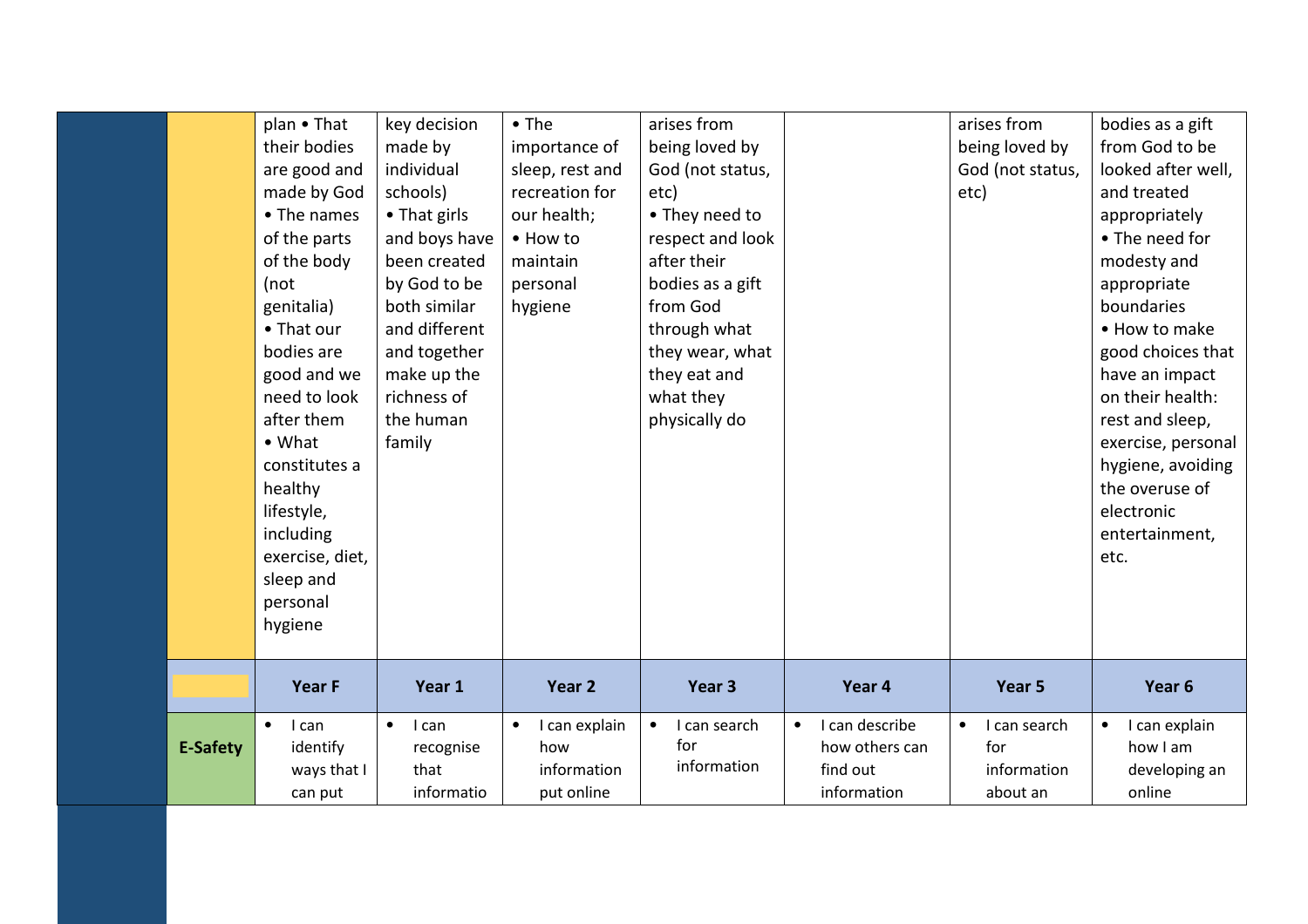| <b>Online</b><br>Reputati<br>on                     | informatio<br>n on the<br>internet.                                                                                                                | n can stay<br>online and<br>could be<br>copied.<br>I can<br>$\bullet$<br>describe<br>what<br>informatio<br>n I should<br>not put<br>online<br>without<br>asking a<br>trusted<br>adult first. | about me<br>can last for a<br>long time.<br>I know who<br>$\bullet$<br>to talk to if I<br>think<br>someone has<br>made a<br>mistake<br>about<br>putting<br>something<br>online.     | about myself<br>online.<br>I can<br>$\bullet$<br>recognise I<br>need to be<br>careful before<br>I share<br>anything<br>about myself<br>or others<br>online.<br>I know who I<br>$\bullet$<br>should ask if I<br>am not sure if<br>I should put<br>something<br>online. | about me by<br>looking online.<br>I can explain<br>$\bullet$<br>ways that some<br>of the<br>information<br>about me online<br>could have been<br>created, copied<br>or shared by<br>others.                                             | individual<br>online and<br>create a<br>summary<br>report of the<br>information I<br>find.<br>I can describe<br>$\bullet$<br>ways that<br>information<br>about people<br>online can be<br>used by<br>others to<br>make<br>judgments<br>about an<br>individual. | reputation<br>which will allow<br>other people to<br>form an<br>opinion of me.<br>I can describe<br>some simple<br>ways that help<br>build a positive<br>online<br>reputation.                                |
|-----------------------------------------------------|----------------------------------------------------------------------------------------------------------------------------------------------------|----------------------------------------------------------------------------------------------------------------------------------------------------------------------------------------------|-------------------------------------------------------------------------------------------------------------------------------------------------------------------------------------|-----------------------------------------------------------------------------------------------------------------------------------------------------------------------------------------------------------------------------------------------------------------------|-----------------------------------------------------------------------------------------------------------------------------------------------------------------------------------------------------------------------------------------|----------------------------------------------------------------------------------------------------------------------------------------------------------------------------------------------------------------------------------------------------------------|---------------------------------------------------------------------------------------------------------------------------------------------------------------------------------------------------------------|
| <b>E-Safety</b><br><b>Online</b><br><b>Bullying</b> | I can<br>$\bullet$<br>describe<br>ways that<br>some<br>people can<br>be unkind<br>online.<br>I can offer<br>examples<br>of how<br>this can<br>make | I can<br>$\bullet$<br>describe<br>how to<br>behave<br>online in<br>ways that<br>do not<br>upset<br>others and<br>can give<br>examples.                                                       | I can give<br>$\bullet$<br>examples of<br>bullying<br>behaviour<br>and how it<br>could look<br>online.<br>I understand<br>$\bullet$<br>how bullying<br>can make<br>someone<br>feel. | I can explain<br>$\bullet$<br>what bullying<br>is and can<br>describe how<br>people may<br>bully others.<br>I can describe<br>$\bullet$<br>rules about<br>how to<br>behave online<br>and how I<br>follow them.                                                        | I can identify<br>$\bullet$<br>some online<br>technologies<br>where bullying<br>might take place.<br>I can describe<br>$\bullet$<br>ways people can<br>be bullied<br>through a range<br>of media (e.g.<br>image, video,<br>text, chat). | I can<br>$\bullet$<br>recognise<br>when<br>someone is<br>upset, hurt or<br>angry online.<br>I can describe<br>how to get<br>help for<br>someone that<br>is being<br>bullied online<br>and assess                                                               | I can describe<br>how to capture<br>bullying<br>content as<br>evidence (e.g<br>screen-grab,<br>URL, profile) to<br>share with<br>others who can<br>help me.<br>$\bullet$<br>I can identify a<br>range of ways |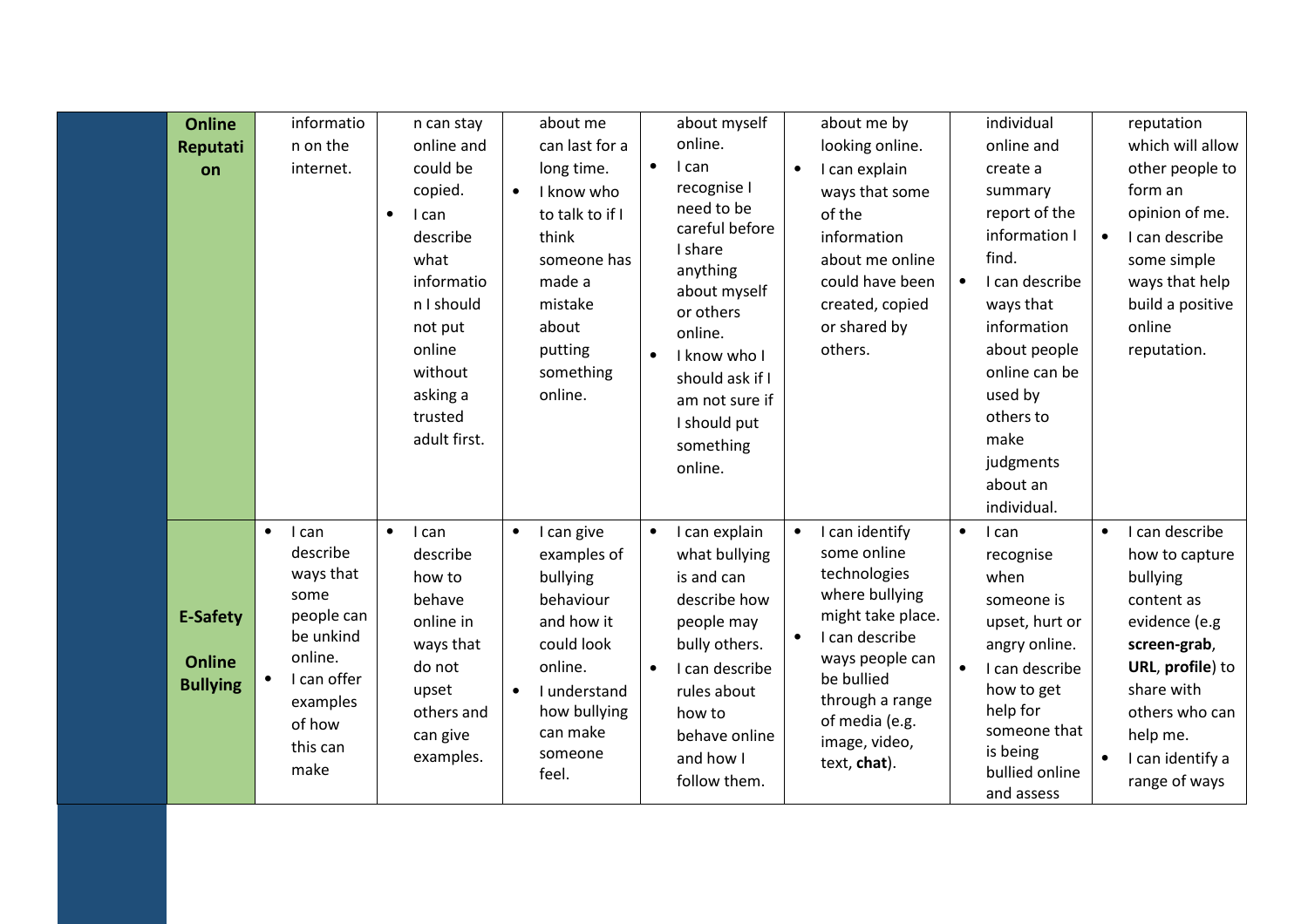|                                                          |             | others<br>feel.                                          |                                                                                  | I can talk<br>$\bullet$<br>about how<br>someone<br>can/would<br>get help<br>about being<br>bullied<br>online or<br>offline. |                                                                                       | I can explain why<br>$\bullet$<br>I need to think<br>carefully about<br>how content I<br>post might affect<br>others, their<br>feelings and how<br>it may affect<br>how others feel<br>about them<br>(their<br>reputation). | when I need<br>to do or say<br>something or<br>tell someone.<br>I can explain<br>$\bullet$<br>how to block<br>abusive<br>users.<br>I can explain<br>how I would<br>report online<br>bullying on<br>the apps and<br>platforms<br>that I use.<br>I can describe<br>$\bullet$<br>the helpline<br>services who<br>can support<br>me and what<br>I would say<br>and do if I<br>needed their<br>help (e.g.<br>Childline). | to report<br>concerns both<br>in school and at<br>home about<br>online bullying. |
|----------------------------------------------------------|-------------|----------------------------------------------------------|----------------------------------------------------------------------------------|-----------------------------------------------------------------------------------------------------------------------------|---------------------------------------------------------------------------------------|-----------------------------------------------------------------------------------------------------------------------------------------------------------------------------------------------------------------------------|---------------------------------------------------------------------------------------------------------------------------------------------------------------------------------------------------------------------------------------------------------------------------------------------------------------------------------------------------------------------------------------------------------------------|----------------------------------------------------------------------------------|
|                                                          |             | Year F                                                   | Year 1                                                                           | Year 2                                                                                                                      | Year <sub>3</sub>                                                                     | Year 4                                                                                                                                                                                                                      | Year 5                                                                                                                                                                                                                                                                                                                                                                                                              | Year 6                                                                           |
| <b>Spring 1</b><br><b>Health and</b><br><b>Wellbeing</b> | <b>PSHE</b> | Understan<br>$\bullet$<br>ding my<br>feelings<br>and the | $\bullet$<br>Understan<br>ding my<br>emotions<br>What am I<br>$\bullet$<br>like? | Experiencing<br>$\bullet$<br>different<br>emotions<br>•Being active<br>$\bullet$                                            | My healthy<br>$\bullet$<br>diary<br>Relaxation<br>$\bullet$<br>Who am I?<br>$\bullet$ | Diet and dental<br>$\bullet$<br>health<br>Visualisation<br>$\bullet$<br>Celebrating<br>$\bullet$                                                                                                                            | Relaxation<br>$\bullet$<br>The<br>$\bullet$<br>importance<br>of rest                                                                                                                                                                                                                                                                                                                                                | What can I be?<br>$\bullet$<br>Mindfulness<br>$\bullet$                          |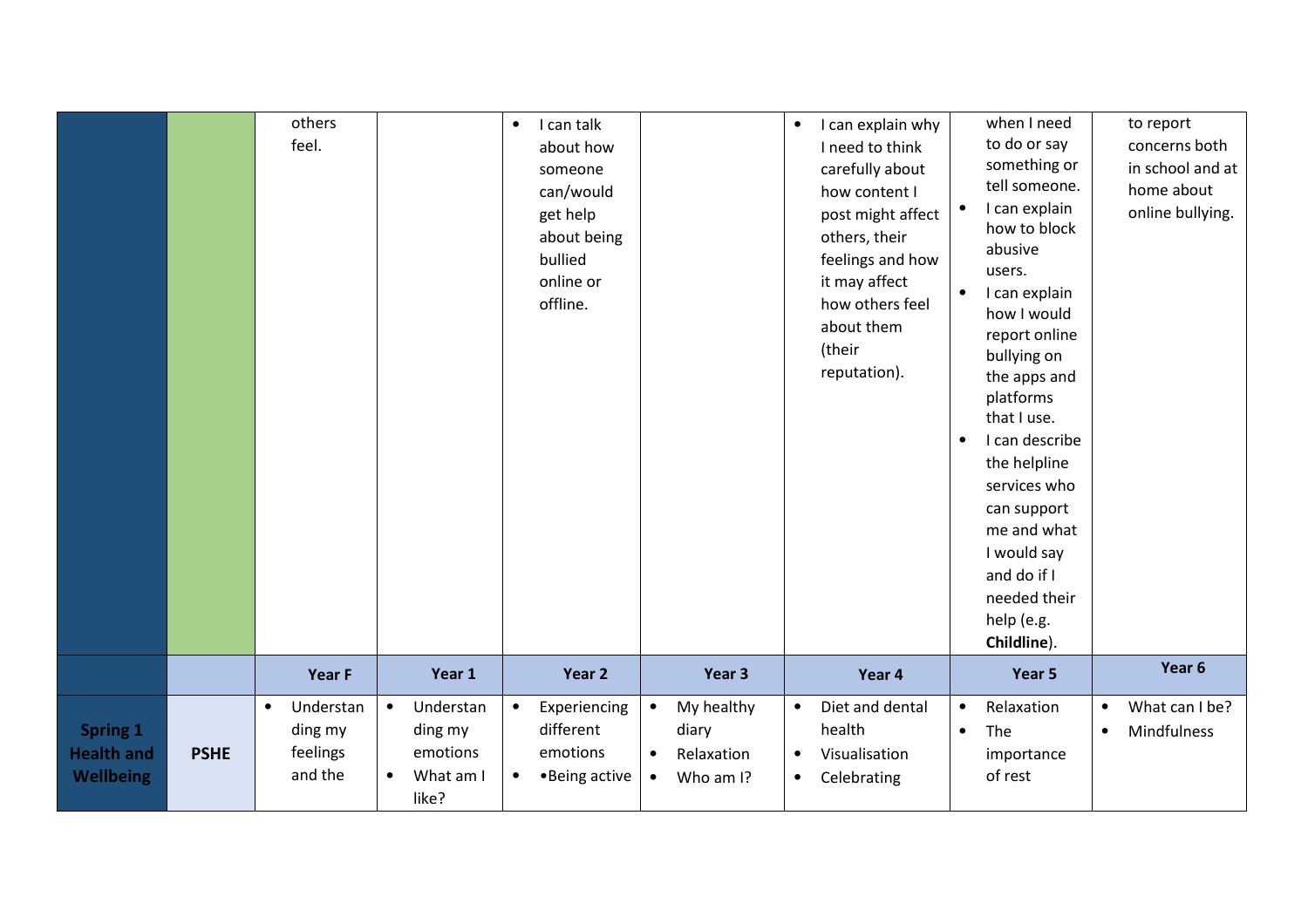|                | feelings of<br>others<br>say how I<br>$\bullet$<br>feel at<br>different<br>times<br>My likes<br>$\bullet$<br>and<br>dislikes<br>Confident<br>$\bullet$<br>to try new<br>activities-<br>building<br>independe<br>nce and<br>persevera<br>nce | Ready for<br>$\bullet$<br>bed<br>Relaxation<br>$\bullet$ | Relaxation<br>$\bullet$<br>Steps to<br>$\bullet$<br>success |                  | mistakes<br>$\bullet$ | Embracing<br>٠<br>failure<br>Going for<br>$\bullet$<br>goals | Taking<br>$\bullet$<br>responsibility<br>for my health |
|----------------|---------------------------------------------------------------------------------------------------------------------------------------------------------------------------------------------------------------------------------------------|----------------------------------------------------------|-------------------------------------------------------------|------------------|-----------------------|--------------------------------------------------------------|--------------------------------------------------------|
| <b>RSE</b>     | • That we all                                                                                                                                                                                                                               | That it is                                               | · In a simple                                               | • That emotions  | • That images in      | • That images in                                             | That emotions                                          |
| <b>Module</b>  | have                                                                                                                                                                                                                                        | natural for us                                           | way that                                                    | change as they   | the media do not      | the media do                                                 | change as they                                         |
| $\mathbf{1}$   | different                                                                                                                                                                                                                                   | to relate to                                             | feelings and                                                | grow up          | always reflect        | not always                                                   | grow up                                                |
| <b>Created</b> | 'tastes' (likes                                                                                                                                                                                                                             | and trust one                                            | actions are two                                             | (including       | reality and can       | reflect reality                                              | (including                                             |
| and            | and dislikes),                                                                                                                                                                                                                              | another                                                  | different                                                   | hormonal         | affect how people     | and can affect                                               | hormonal effects)                                      |
| Loved by       | but also                                                                                                                                                                                                                                    | • That we all                                            | things, and that                                            | effects)         | feel about            | how people feel                                              | • About                                                |
| God            | similar needs                                                                                                                                                                                                                               | have different                                           | our good                                                    | • A deeper       | themselves            | about                                                        | emotional well-                                        |
| (Emotion       | (to be loved                                                                                                                                                                                                                                | 'tastes' (likes                                          | actions can                                                 | understanding    | • That some           | themselves                                                   | being: that                                            |
| al             | and                                                                                                                                                                                                                                         | and dislikes),                                           | 'form' our                                                  | of the range and | behaviour is          |                                                              | beauty, art, etc.                                      |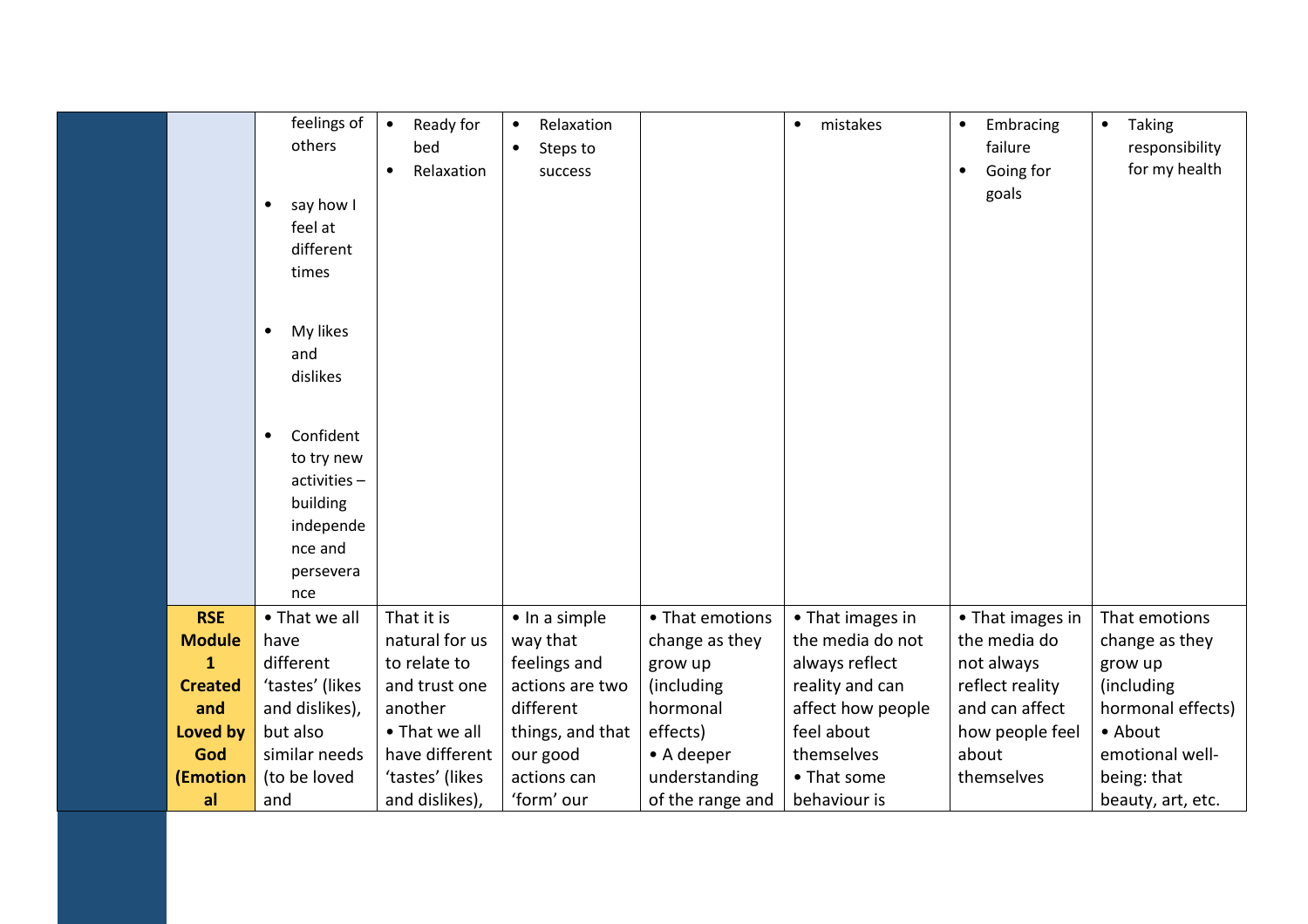| <b>Wellbein</b> | respected, to        | but also      | feelings and     | intensity of their | wrong,              | $\bullet$ That    | can lift the spirit; |
|-----------------|----------------------|---------------|------------------|--------------------|---------------------|-------------------|----------------------|
| g)              | be safe etc)         | similar needs | our character    | feelings; that     | unacceptable,       | thankfulness      | and that also        |
|                 | $\bullet$ That it is | (to be loved  | • Simple         | 'feelings' alone   | unhealthy and risky | builds resilience | openness with        |
|                 | natural for us       | and           | strategies for   | are not good       | $\bullet$ That      | against feelings  | trusted              |
|                 | to relate to         | respected, to | managing         | guides for action  | thankfulness builds | of envy,          | parents/carers/te    |
|                 |                      |               |                  | $\bullet$ What     |                     |                   | achers when          |
|                 | and trust one        | be safe etc)  | feelings and for |                    | resilience against  | inadequacy, etc.  |                      |
|                 | another • A          | • A language  | good behaviour   | emotional well-    | feelings of envy,   | and against       | worried ensures      |
|                 | language to          | to describe   | • That choices   | being means; •     | inadequacy and      | pressure from     | healthy well-        |
|                 | describe their       | our feelings  | have             | That positive      | insecurity, and     | peers or media    | being                |
|                 | feelings             |               | consequences;    | actions help       | against pressure    | • A deeper        | • The difference     |
|                 | • An                 |               | that when we     | emotional well-    | from peers and the  | understanding     | between harmful      |
|                 | understandin         |               | make mistakes    | being (beauty,     | media               | of the range and  | and harmless         |
|                 | g that               |               | we are called to | art, etc. lift the |                     | intensity of      | videos and           |
|                 | everyone             |               | receive          | spirit)            |                     | their feelings;   | images               |
|                 | experiences          |               | forgiveness and  | • That talking to  |                     | that 'feelings'   |                      |
|                 | feelings, both       |               | to forgive       | trusted people     |                     | are not the only  |                      |
|                 | good and bad         |               | others when      | helps emotional    |                     | good guides for   |                      |
|                 | • Simple             |               | they do          | well-being (eg     |                     | action            |                      |
|                 | strategies for       |               | • That Jesus     | parents/carer/te   |                     | • That some       |                      |
|                 | managing             |               | died on the      | acher/parish       |                     | behaviour is      |                      |
|                 | feelings             |               | cross so that    | priest)            |                     | wrong,            |                      |
|                 | • Simple             |               | we would be      |                    |                     | unacceptable,     |                      |
|                 | strategies for       |               | forgiven         |                    |                     | unhealthy or      |                      |
|                 | managing             |               |                  |                    |                     | risky             |                      |
|                 | emotions and         |               |                  |                    |                     |                   |                      |
|                 | behaviour            |               |                  |                    |                     |                   |                      |
|                 | • That we            |               |                  |                    |                     |                   |                      |
|                 | have choices         |               |                  |                    |                     |                   |                      |
|                 | and these            |               |                  |                    |                     |                   |                      |
|                 | choices can          |               |                  |                    |                     |                   |                      |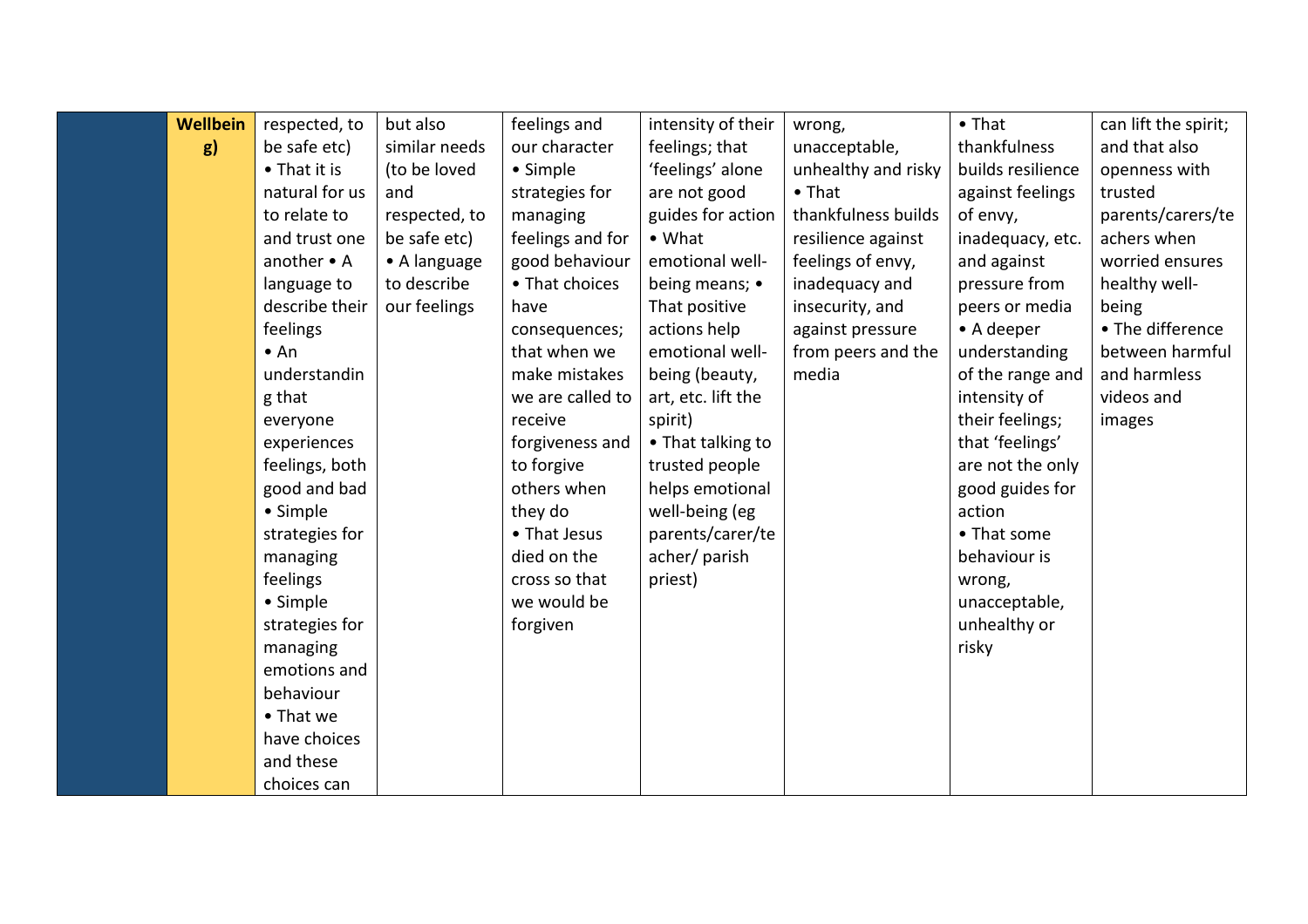|                                                                         | impact how<br>we feel and<br>respond.<br>• We can say<br>sorry and<br>forgive like<br>Jesus                                                                                                                                                                                                                |                                                                                                                                                                                                                                                                                                                |                                                                                                                                                                                                                                                                                                                                                 |                                                                                                                                                                                                                                                                                                                                            |                                                                                                                                                                                                                                                                                                                                                                                                                                                                                                                   |                                                                                                                                                                                                                                                                                                                                                                                                               |                                                                                                                                                                                                                                                                                                                                                                                                                                                                   |
|-------------------------------------------------------------------------|------------------------------------------------------------------------------------------------------------------------------------------------------------------------------------------------------------------------------------------------------------------------------------------------------------|----------------------------------------------------------------------------------------------------------------------------------------------------------------------------------------------------------------------------------------------------------------------------------------------------------------|-------------------------------------------------------------------------------------------------------------------------------------------------------------------------------------------------------------------------------------------------------------------------------------------------------------------------------------------------|--------------------------------------------------------------------------------------------------------------------------------------------------------------------------------------------------------------------------------------------------------------------------------------------------------------------------------------------|-------------------------------------------------------------------------------------------------------------------------------------------------------------------------------------------------------------------------------------------------------------------------------------------------------------------------------------------------------------------------------------------------------------------------------------------------------------------------------------------------------------------|---------------------------------------------------------------------------------------------------------------------------------------------------------------------------------------------------------------------------------------------------------------------------------------------------------------------------------------------------------------------------------------------------------------|-------------------------------------------------------------------------------------------------------------------------------------------------------------------------------------------------------------------------------------------------------------------------------------------------------------------------------------------------------------------------------------------------------------------------------------------------------------------|
| <b>E-Safety</b><br><b>Managin</b><br>g Online<br><b>Informat</b><br>ion | I can talk<br>$\bullet$<br>about how<br>I can use<br>the<br>internet to<br>find things<br>out.<br>I can<br>$\bullet$<br>identify<br>devices I<br>could use<br>to access<br>informatio<br>n on the<br>internet.<br>I can give<br>simple<br>examples<br>of how to<br>find<br>informatio<br>n (e.g.<br>search | $\bullet$<br>I can use<br>the<br>internet to<br>find things<br>out.<br>$\bullet$<br>I can use<br>simple<br>keywords<br>in search<br>engines.<br>I can<br>$\bullet$<br>describe<br>and<br>demonstra<br>te how to<br>get help<br>from a<br>trusted<br>adult or<br>helpline if I<br>find<br>content<br>that makes | $\bullet$<br>I can use<br>keywords in<br>search<br>engines.<br>I can<br>$\bullet$<br>demonstrate<br>how to<br>navigate a<br>simple<br>webpage to<br>get to<br>information I<br>need (e.g.<br>home,<br>forward,<br>back<br>buttons;<br>links, tabs<br>and<br>sections).<br>$\bullet$<br>I can explain<br>what voice<br>activated<br>searching is | I can use key<br>$\bullet$<br>phrases in<br>search engines.<br>I can explain<br>how the<br>internet can be<br>used to sell and<br>buy things.<br>I can explain<br>the difference<br>between a<br>'belief', an<br>'opinion' and a<br>'fact'.<br>I can explain<br>what<br>autocomplete<br>is and how to<br>choose the<br>best<br>suggestion. | $\bullet$<br>I can analyse<br>information and<br>differentiate<br>between<br>'opinions', 'beliefs'<br>and 'facts'. I<br>understand what<br>criteria have to be<br>met before<br>something is a<br>'fact'.<br>I can describe how<br>I can search for<br>information within<br>a wide group of<br>technologies (e.g.<br>social media,<br>image sites, video<br>sites).<br>I can describe<br>$\bullet$<br>some of the<br>methods used to<br>encourage people<br>to buy things<br>online (e.g.<br>advertising offers; | $\bullet$<br>I can use<br>different<br>search<br>technologies.<br>I can evaluate<br>digital content<br>and can<br>explain how I<br>make choices<br>from search<br>results.<br>I can explain<br>key concepts<br>including:<br>data,<br>information,<br>fact, opinion<br>belief, true,<br>false, valid,<br>reliable and<br>evidence.<br>I understand<br>the difference<br>between<br>online mis-<br>information | I can use search<br>technologies<br>effectively.<br>I can explain how<br>search engines<br>work and how<br>results are<br>selected and<br>ranked.<br>$\bullet$<br>I can<br>demonstrate the<br>strategies I<br>would apply to<br>be discerning in<br>evaluating digital<br>content.<br>I can describe<br>$\bullet$<br>how some online<br>information can<br>be opinion and<br>can offer<br>examples.<br>I can explain how<br>and why some<br>people may<br>present |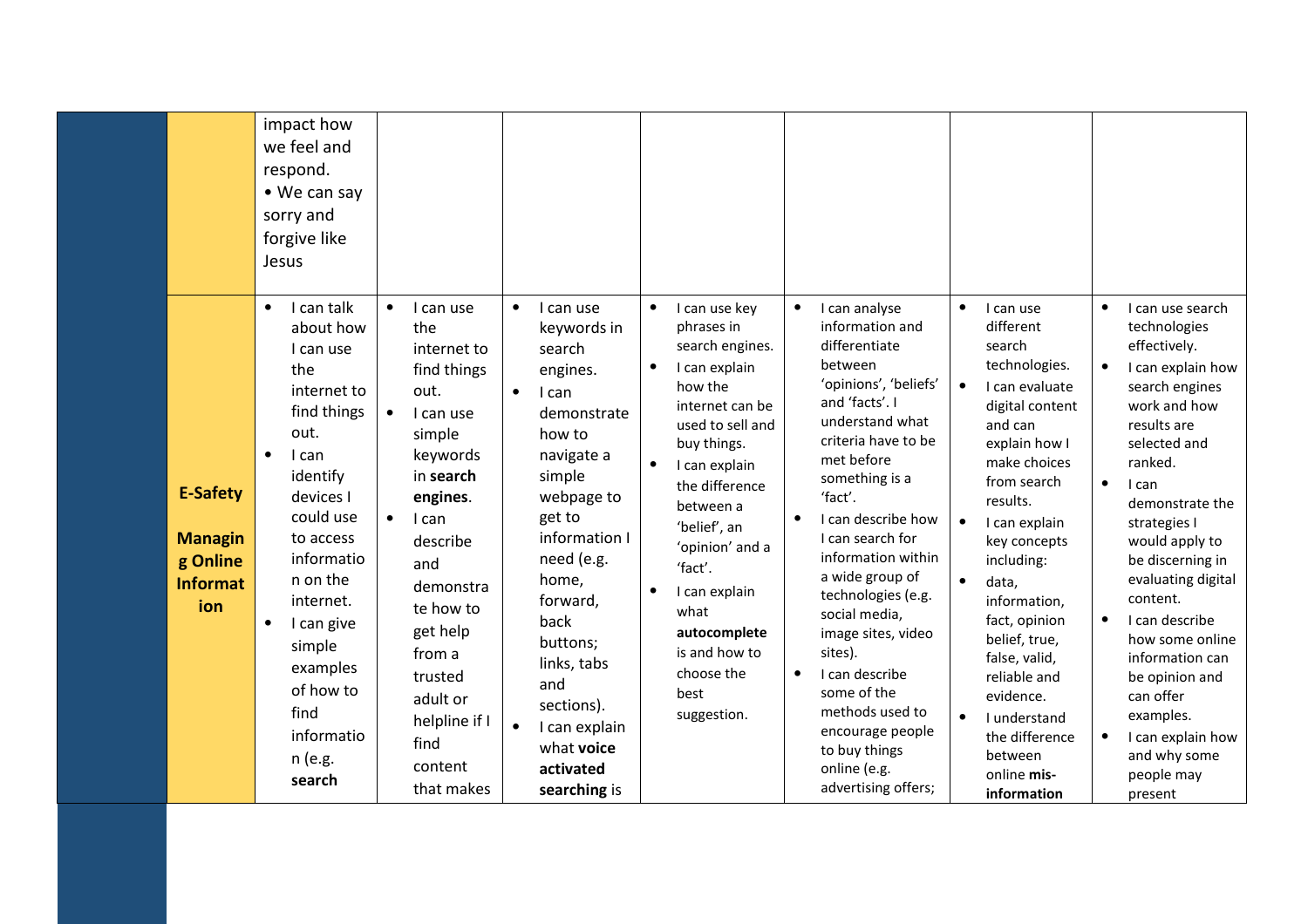| engine,<br>voice<br>activated<br>searching). | me feel<br>sad,<br>uncomfort<br>able<br>worried or<br>frightened. | and how it<br>might be<br>used (e.g.<br>Alexa,<br>Google Now,<br>Siri).<br>I can explain<br>$\bullet$<br>the<br>difference<br>between<br>things that<br>are<br>imaginary,<br>'made up' or<br>'make<br>believe' and<br>things that<br>are 'true' or<br>'real'.<br>I can explain<br>$\bullet$<br>why some<br>information I<br>find online<br>may not be<br>true. | in-app purchases,<br>pop-ups) and can<br>recognise some of<br>these when they<br>appear online.<br>I can explain that<br>$\bullet$<br>some people I<br>'meet online' (e.g.<br>through social<br>media) may be<br>computer<br>programmes<br>pretending to be<br>real people.<br>I can explain why<br>$\bullet$<br>lots of people<br>sharing the same<br>opinions or beliefs<br>online does not<br>make those<br>opinions or beliefs<br>true. | (inaccurate<br>information<br>distributed by<br>accident) and<br>dis-<br>information<br>(inaccurate<br>information<br>deliberately<br>distributed and<br>intended to<br>mislead).<br>I can explain<br>$\bullet$<br>what is meant<br>by 'being<br>sceptical'. I can<br>give examples<br>of when and<br>why it is<br>important to<br>be 'sceptical'.<br>I can explain<br>$\bullet$<br>what is meant<br>by a 'hoax'. I<br>can explain<br>why I need to<br>think carefully<br>before I<br>forward<br>anything<br>online.<br>I can explain<br>$\bullet$<br>why some<br>information I<br>find online | 'opinions' as<br>'facts'.<br>I can define the<br>$\bullet$<br>terms<br>'influence',<br>'manipulation'<br>and 'persuasion'<br>and explain how<br>I might<br>encounter these<br>online (e.g.<br>advertising and<br>'ad targeting').<br>$\bullet$<br>I can<br>demonstrate<br>strategies to<br>enable me to<br>analyse and<br>evaluate the<br>validity of 'facts'<br>and I can explain<br>why using these<br>strategies are<br>important.<br>I can identify,<br>$\bullet$<br>flag and report<br>inappropriate<br>content. |
|----------------------------------------------|-------------------------------------------------------------------|----------------------------------------------------------------------------------------------------------------------------------------------------------------------------------------------------------------------------------------------------------------------------------------------------------------------------------------------------------------|---------------------------------------------------------------------------------------------------------------------------------------------------------------------------------------------------------------------------------------------------------------------------------------------------------------------------------------------------------------------------------------------------------------------------------------------|------------------------------------------------------------------------------------------------------------------------------------------------------------------------------------------------------------------------------------------------------------------------------------------------------------------------------------------------------------------------------------------------------------------------------------------------------------------------------------------------------------------------------------------------------------------------------------------------|-----------------------------------------------------------------------------------------------------------------------------------------------------------------------------------------------------------------------------------------------------------------------------------------------------------------------------------------------------------------------------------------------------------------------------------------------------------------------------------------------------------------------|
|----------------------------------------------|-------------------------------------------------------------------|----------------------------------------------------------------------------------------------------------------------------------------------------------------------------------------------------------------------------------------------------------------------------------------------------------------------------------------------------------------|---------------------------------------------------------------------------------------------------------------------------------------------------------------------------------------------------------------------------------------------------------------------------------------------------------------------------------------------------------------------------------------------------------------------------------------------|------------------------------------------------------------------------------------------------------------------------------------------------------------------------------------------------------------------------------------------------------------------------------------------------------------------------------------------------------------------------------------------------------------------------------------------------------------------------------------------------------------------------------------------------------------------------------------------------|-----------------------------------------------------------------------------------------------------------------------------------------------------------------------------------------------------------------------------------------------------------------------------------------------------------------------------------------------------------------------------------------------------------------------------------------------------------------------------------------------------------------------|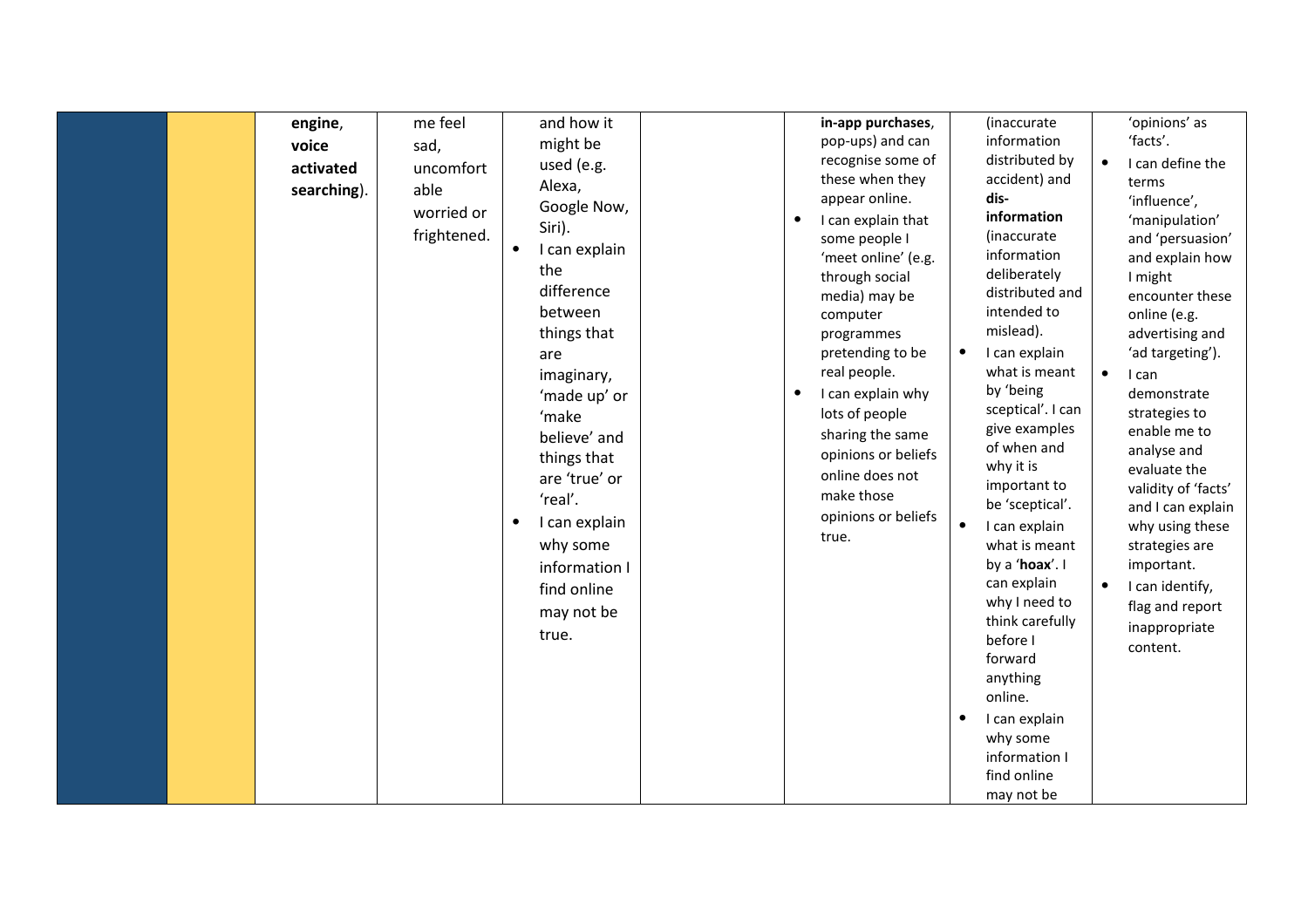|                                                          |             |                                                                                                                                                                                                          |                                                                                                                 |                                                                                              |                                                                                                                               |                                                                                                            | honest,<br>accurate or<br>legal.<br>I can explain<br>$\bullet$<br>why<br>information<br>that is on a<br>large number<br>of sites may<br>still be<br>inaccurate or<br>untrue. I can<br>assess how this<br>might happen<br>(e.g. the<br>sharing of<br>misinformation<br>either by<br>accident or on<br>purpose). |                                                                                                                                          |
|----------------------------------------------------------|-------------|----------------------------------------------------------------------------------------------------------------------------------------------------------------------------------------------------------|-----------------------------------------------------------------------------------------------------------------|----------------------------------------------------------------------------------------------|-------------------------------------------------------------------------------------------------------------------------------|------------------------------------------------------------------------------------------------------------|----------------------------------------------------------------------------------------------------------------------------------------------------------------------------------------------------------------------------------------------------------------------------------------------------------------|------------------------------------------------------------------------------------------------------------------------------------------|
|                                                          |             | <b>Year F</b>                                                                                                                                                                                            | Year 1                                                                                                          | Year 2                                                                                       | Year 3                                                                                                                        | Year 4                                                                                                     | Year 5                                                                                                                                                                                                                                                                                                         | Year 6                                                                                                                                   |
| <b>Spring 2</b><br><b>Health and</b><br><b>Wellbeing</b> | <b>PSHE</b> | Manage<br>$\bullet$<br>$\bullet$<br>own basic<br>hygiene-<br>$\bullet$<br>toilet/dres<br>sing/hand<br>$\bullet$<br>washing<br>$\bullet$<br>$\bullet$<br>Know<br>$\bullet$<br>$\bullet$<br>healthy<br>and | Hand<br>washing &<br>personal<br>hygiene<br>Sun safety<br>Allergies<br>People<br>who help<br>us stay<br>healthy | Growth<br>$\bullet$<br>mindset<br>Healthy diet<br>$\bullet$<br>Dental<br>$\bullet$<br>health | My<br>$\bullet$<br>superpowers<br>$\bullet$<br><b>Breaking</b><br>down<br>barriers<br>$\bullet$<br>Dental health<br>$\bullet$ | My role<br>$\bullet$<br>• My happiness<br>$\bullet$<br>Emotions<br>$\bullet$<br>Mental health<br>$\bullet$ | Taking<br>$\bullet$<br>responsibility<br>for my<br>feelings<br>Healthy<br>$\bullet$<br>Meals<br>• Sun safety<br>$\bullet$                                                                                                                                                                                      | Resilience<br>$\bullet$<br>toolkit<br>·Immunisation<br>$\bullet$<br>Health<br>$\bullet$<br>concerns<br>• Creating<br>$\bullet$<br>habits |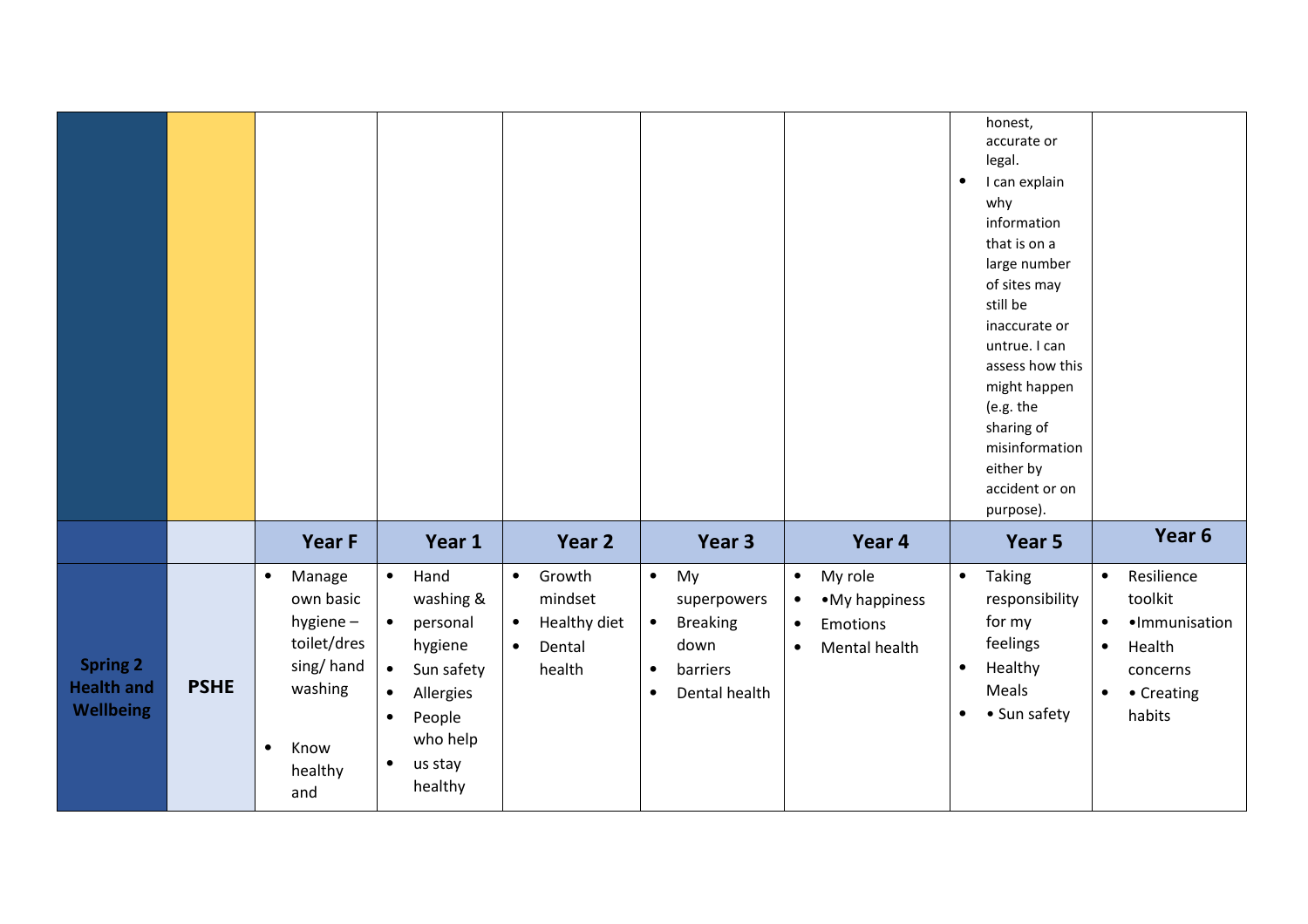|                 | unhealthy                |                                  |                                      |                                      |                                    |  |
|-----------------|--------------------------|----------------------------------|--------------------------------------|--------------------------------------|------------------------------------|--|
|                 | foods                    |                                  |                                      |                                      |                                    |  |
|                 |                          |                                  |                                      |                                      |                                    |  |
|                 |                          |                                  |                                      |                                      |                                    |  |
|                 | Know how<br>$\bullet$    |                                  |                                      |                                      |                                    |  |
|                 | to keep                  |                                  |                                      |                                      |                                    |  |
|                 | our teeth                |                                  |                                      |                                      |                                    |  |
|                 | clean                    |                                  |                                      |                                      |                                    |  |
|                 |                          |                                  |                                      |                                      |                                    |  |
|                 | Appropriat<br>$\bullet$  |                                  |                                      |                                      |                                    |  |
|                 | e clothing               |                                  |                                      |                                      |                                    |  |
|                 | for                      |                                  |                                      |                                      |                                    |  |
|                 | different                |                                  |                                      |                                      |                                    |  |
|                 | weather                  |                                  |                                      |                                      |                                    |  |
|                 | Children can             | • We are part of God's family    |                                      | • That God loves, embraces, guides,  | • That God calls us to love others |  |
|                 | express that:            | • Saying sorry is important and  | forgives and reconciles us with him  |                                      | . Ways in which we can participate |  |
|                 | • We are part            | can mend friendships;            | and one another                      |                                      | in God's call to us                |  |
| <b>RSE</b>      | of God's                 | • Jesus cared for others and had |                                      | • The importance of forgiveness and  |                                    |  |
| <b>Module</b>   | family                   | expectations of them and how     | reconciliation in relationships, and |                                      |                                    |  |
| 2 <sup>1</sup>  | • Jesus cared            | they should act                  | some of Jesus' teaching on           |                                      |                                    |  |
| <b>Created</b>  | for others               | . We should love other people    | forgiveness                          |                                      |                                    |  |
| to love         | and wanted               | in the same way God loves us     | • That relationships take time and   |                                      |                                    |  |
| others          | them to live             |                                  | effort to sustain                    |                                      |                                    |  |
| (Religiou       | good lives               |                                  |                                      | • That we reflect God's image in our |                                    |  |
| s.              | like Him                 |                                  | relationships with others: this is   |                                      |                                    |  |
| <b>Understa</b> | • We should              |                                  | intrinsic to who we are and to our   |                                      |                                    |  |
| nding)          | love other               |                                  | happiness                            |                                      |                                    |  |
|                 | people in the            |                                  |                                      |                                      |                                    |  |
|                 |                          |                                  |                                      |                                      |                                    |  |
|                 | same way<br>God loves us |                                  |                                      |                                      |                                    |  |
|                 |                          |                                  |                                      |                                      |                                    |  |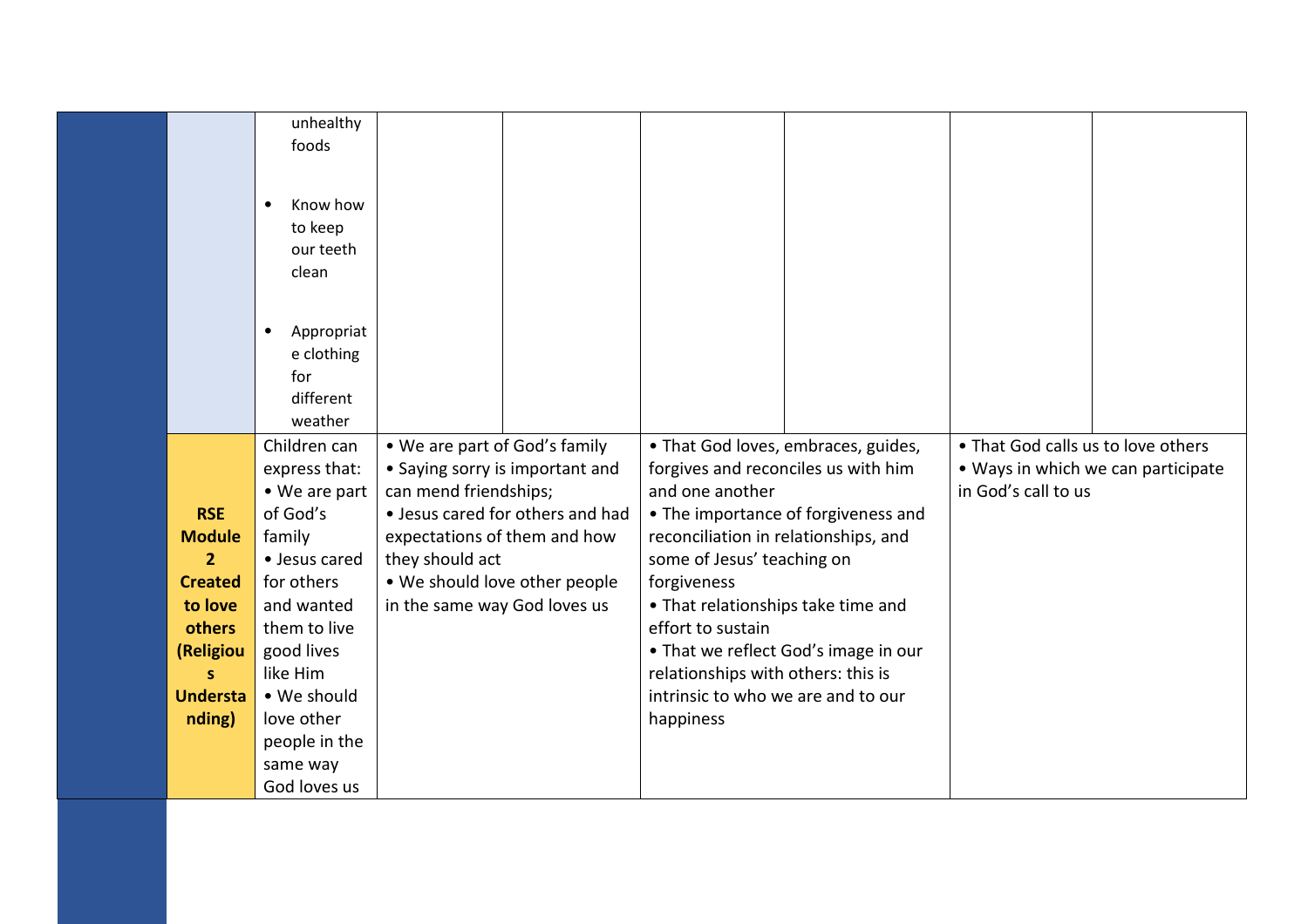|                                                                     | $\bullet$<br>I can                                                                                                                                                                        | $\bullet$ I can                                                                                                                                                            | I can explain<br>$\bullet$                                                                                                                                                | I can explain how<br>I can explain<br>$\bullet$<br>$\bullet$                                                                                                                                                                                                                                                                                                                                                                                                                                                                                                                             | I can describe<br>I can describe                                                                                                                                                                                                                                                                                                                                                                                                                                                                                                                                                                                                                                                                                                                                      |
|---------------------------------------------------------------------|-------------------------------------------------------------------------------------------------------------------------------------------------------------------------------------------|----------------------------------------------------------------------------------------------------------------------------------------------------------------------------|---------------------------------------------------------------------------------------------------------------------------------------------------------------------------|------------------------------------------------------------------------------------------------------------------------------------------------------------------------------------------------------------------------------------------------------------------------------------------------------------------------------------------------------------------------------------------------------------------------------------------------------------------------------------------------------------------------------------------------------------------------------------------|-----------------------------------------------------------------------------------------------------------------------------------------------------------------------------------------------------------------------------------------------------------------------------------------------------------------------------------------------------------------------------------------------------------------------------------------------------------------------------------------------------------------------------------------------------------------------------------------------------------------------------------------------------------------------------------------------------------------------------------------------------------------------|
| <b>E-Safety</b><br>Health,<br>Wellbein<br>g and<br><b>Lifestyle</b> | identify<br>rules that<br>help keep<br>us safe<br>and<br>healthy in<br>and<br>beyond<br>the home<br>when<br>using<br>technology<br>I can give<br>$\bullet$<br>some<br>simple<br>examples. | explain<br>rules to<br>keep us<br>safe when<br>we are<br>using<br>technology<br>both in and<br>beyond the<br>home.<br>I can give<br>examples<br>of some of<br>these rules. | simple<br>guidance for<br>using<br>technology<br>in different<br>environment<br>s and<br>settings.<br>$\bullet$<br>I can say<br>how those<br>rules/guides<br>can help me. | using technology<br>why spending<br>can distract me<br>too much<br>from other<br>time using<br>things I might do<br>technology<br>or should be<br>can<br>doing.<br>sometimes<br>I can identify<br>$\bullet$<br>have a<br>times or<br>negative<br>situations when I<br>impact on<br>might need to<br>me; I can give<br>limit the amount<br>some<br>of time I use<br>examples of<br>technology.<br>activities<br>I can suggest<br>$\bullet$<br>where it is<br>strategies to<br>easy to spend<br>help me limit<br>a lot of time<br>this time.<br>engaged (e.g.<br>games, films,<br>videos). | ways<br>common<br>technology<br>systems that<br>can affect<br>regulate age-<br>healthy sleep<br>related content<br>and can<br>$(e.g.$ PEGI,<br>describe<br><b>BBFC</b> , parental<br>some of the<br>warnings) and<br>describe their<br>issues.<br>I can describe<br>$\bullet$<br>purpose.<br>I can assess and<br>$\bullet$<br>some<br>action different<br>strategies,<br>strategies to<br>tips or advice<br>limit the impact<br>to promote<br>of technology<br>healthy sleep<br>on my health<br>with regards<br>(e.g. night-shift<br>to<br>mode, regular<br>technology.<br>breaks, correct<br>posture, sleep,<br>diet and<br>exercise).<br>I can explain<br>$\bullet$<br>the importance<br>of self-<br>regulating my<br>use of<br>technology; I<br>can<br>demonstrate |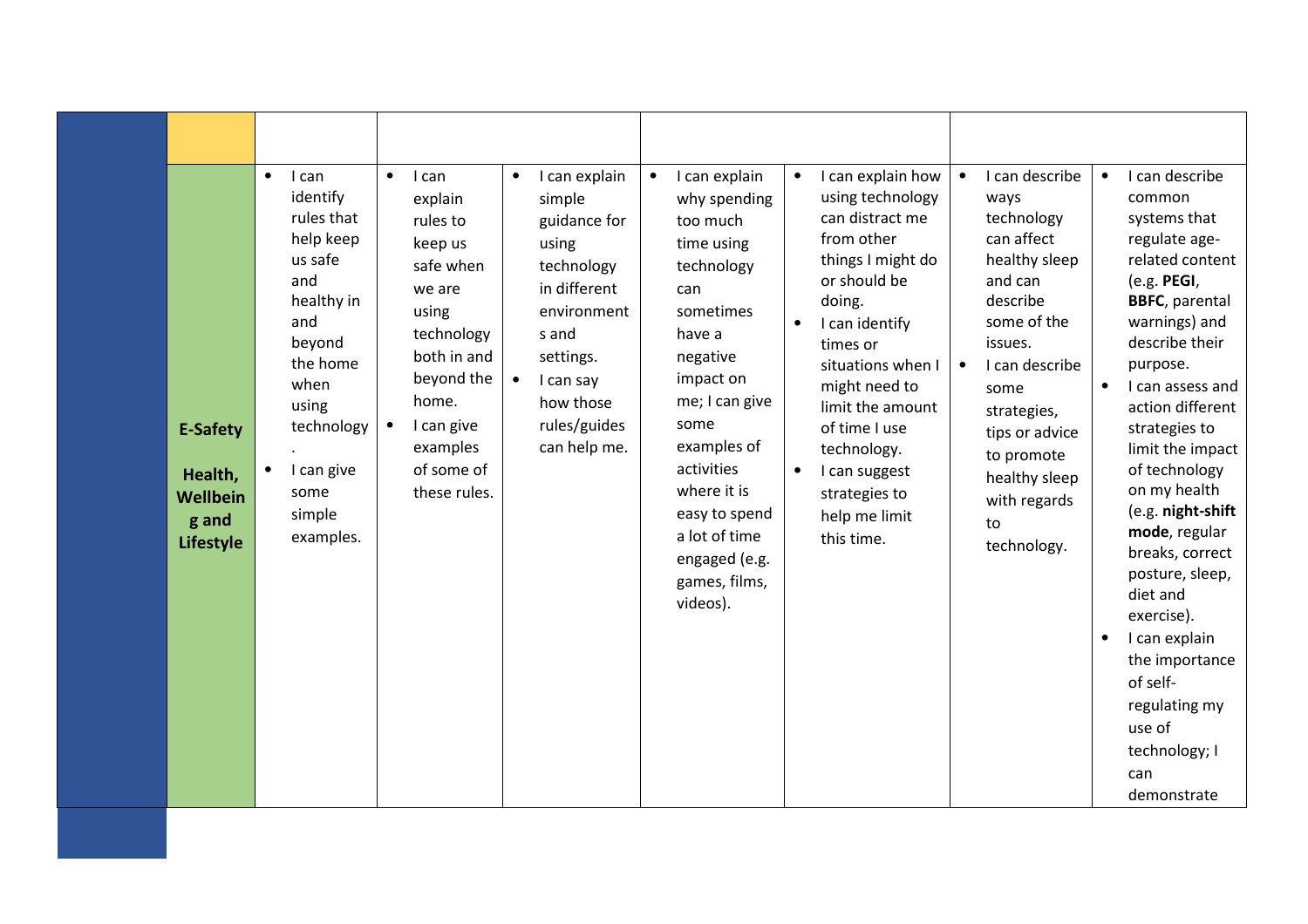|                                       |             |                                                                                                                                                                                                                        |                                                                                                                                                                                                         |                                                                                                                                                                                                                                                                                             |                                                                                                                                                                                                                |                                                                                                                                                                                                                     |                                                                                                                                                                                                                                     | the strategies I<br>use to do this<br>(e.g.<br>monitoring my<br>time online,<br>avoiding<br>accidents).                                                                                                                         |
|---------------------------------------|-------------|------------------------------------------------------------------------------------------------------------------------------------------------------------------------------------------------------------------------|---------------------------------------------------------------------------------------------------------------------------------------------------------------------------------------------------------|---------------------------------------------------------------------------------------------------------------------------------------------------------------------------------------------------------------------------------------------------------------------------------------------|----------------------------------------------------------------------------------------------------------------------------------------------------------------------------------------------------------------|---------------------------------------------------------------------------------------------------------------------------------------------------------------------------------------------------------------------|-------------------------------------------------------------------------------------------------------------------------------------------------------------------------------------------------------------------------------------|---------------------------------------------------------------------------------------------------------------------------------------------------------------------------------------------------------------------------------|
|                                       |             | <b>Year F</b>                                                                                                                                                                                                          | Year 1                                                                                                                                                                                                  | Year 2                                                                                                                                                                                                                                                                                      | Year <sub>3</sub>                                                                                                                                                                                              | Year 4                                                                                                                                                                                                              | Year 5                                                                                                                                                                                                                              | Year <sub>6</sub>                                                                                                                                                                                                               |
| <b>Summer 1</b><br><b>Citizenship</b> | <b>PSHE</b> | Responsibilit<br>${\bf y}$<br>Explain<br>$\bullet$<br>reasons for<br>rules<br>Know right<br>and wrong<br>choices and<br>try to make<br>good<br>choices<br>Sensitive to<br>others<br>needs and<br>emotions<br>Community | Responsibility<br>• Rules<br>• Caring for<br>others:<br>Animals<br>• The needs of<br>others<br>Community<br>• Similar, yet<br>different<br>• Belonging<br><b>Democracy</b><br>• Democratic<br>decisions | <b>Responsibility</b><br>• Rules beyond<br>school<br>• Our school<br>environment<br>• Our local<br>environment<br>Community<br>· Job roles in our<br>local community<br>• Similar yet<br>different: My local<br>community<br><b>Democracy</b><br>· School Council<br>• Giving my<br>opinion | <b>Responsibility</b><br>• Rights of the child<br>• Rights and<br>responsibilities<br>• Recycling<br>Community<br>• Local community<br>groups<br>• Charity<br><b>Democracy</b><br>• Local democracy<br>• Rules | <b>Responsibility</b><br>• What are human<br>rights?<br>• Caring for the<br>environment<br>Community<br>• Community groups<br>• Contributing<br>• Diverse<br>communities<br><b>Democracy</b><br>• Local councillors | <b>Responsibility</b><br>• Breaking the law<br>• Rights and<br>responsibilities<br>• Protecting the<br>planet<br><b>Community</b><br>• Contributing to<br>the<br>community<br>• Pressure groups<br><b>Democracy</b><br>• Parliament | <b>Responsibility</b><br>• Human rights<br>• Food choices and<br>the environment<br>• Caring for others<br>Community<br>• Prejudice and<br>discrimination<br>• Valuing diversity<br><b>Democracy</b><br>• National<br>democracy |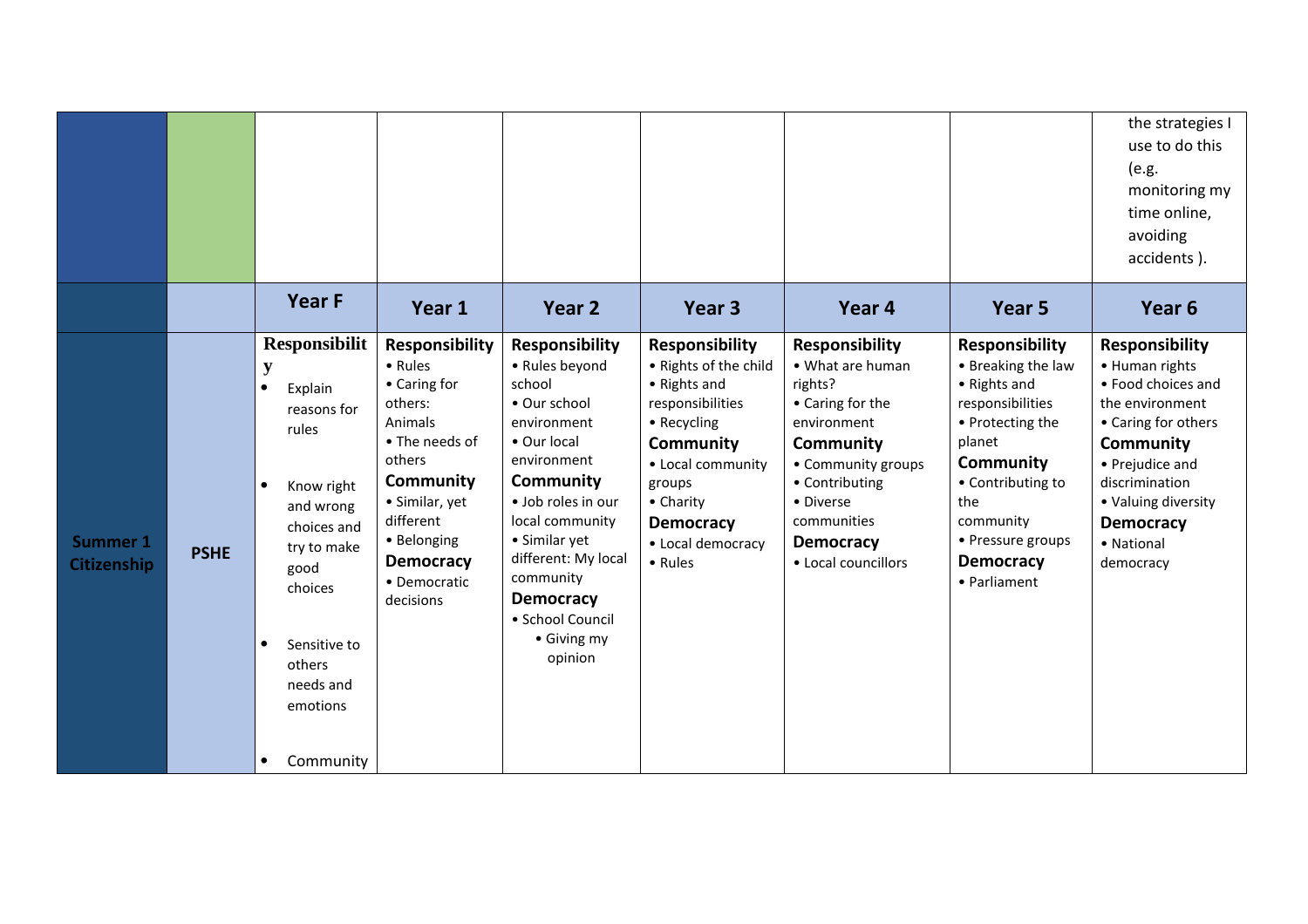|                                                                      | Know some<br>$\bullet$<br>people who<br>help us<br>Democracy<br>Set and<br>work<br>towards<br>simple goals<br>Children can<br>express that:<br>• That there<br>are natural |                                                     | Children can<br>describe:<br>• That there<br>are natural life                                                                      |                                                                  | Children can<br>explain:<br>• That they were<br>handmade by God                                                                                                                                                                                                    | • Correct<br>naming of<br>genitalia<br>• What changes                                                   | • How a baby<br>grows and<br>develops in its<br>mother's womb                                                                                                                                                          |
|----------------------------------------------------------------------|----------------------------------------------------------------------------------------------------------------------------------------------------------------------------|-----------------------------------------------------|------------------------------------------------------------------------------------------------------------------------------------|------------------------------------------------------------------|--------------------------------------------------------------------------------------------------------------------------------------------------------------------------------------------------------------------------------------------------------------------|---------------------------------------------------------------------------------------------------------|------------------------------------------------------------------------------------------------------------------------------------------------------------------------------------------------------------------------|
| <b>RSE</b><br><b>Module</b><br>$\mathbf{1}$<br>Life<br><b>Cycles</b> | life stages<br>from birth to<br>death, and<br>what these<br>are - typically<br>naming baby,<br>child, adult                                                                |                                                     | stages from<br>birth to death,<br>and what these<br>are - typically<br>naming baby,<br>child, teenager,<br>adult, old age<br>adult |                                                                  | with the help of<br>their parents •<br>How a baby grows<br>and develops in its<br>mother's womb<br>including,<br>scientifically, the<br>uniqueness of the<br>moment of<br>conception<br>• How conception<br>and life in the<br>womb fits into the<br>cycle of life | will happen to<br>boys during<br>puberty<br>• What changes<br>will happen to<br>girls during<br>puberty | • About the<br>nature and role of<br>menstruation in<br>the fertility cycle,<br>and that fertility<br>is involved in the<br>start of life<br>• Some practical<br>help on how to<br>manage the onset<br>of menstruation |
| <b>E-Safety</b>                                                      | I can<br>identify<br>some<br>simple                                                                                                                                        | I can<br>$\bullet$<br>recognise<br>more<br>detailed | I can<br>$\bullet$<br>describe<br>how online<br>information                                                                        | I can give<br>$\bullet$<br>reasons why I<br>should only<br>share | I can explain<br>$\bullet$<br>what a strong<br>password is.                                                                                                                                                                                                        | I can create<br>$\bullet$<br>and use<br>strong and                                                      | I use different<br>$\bullet$<br>passwords for a<br>range of online<br>services.                                                                                                                                        |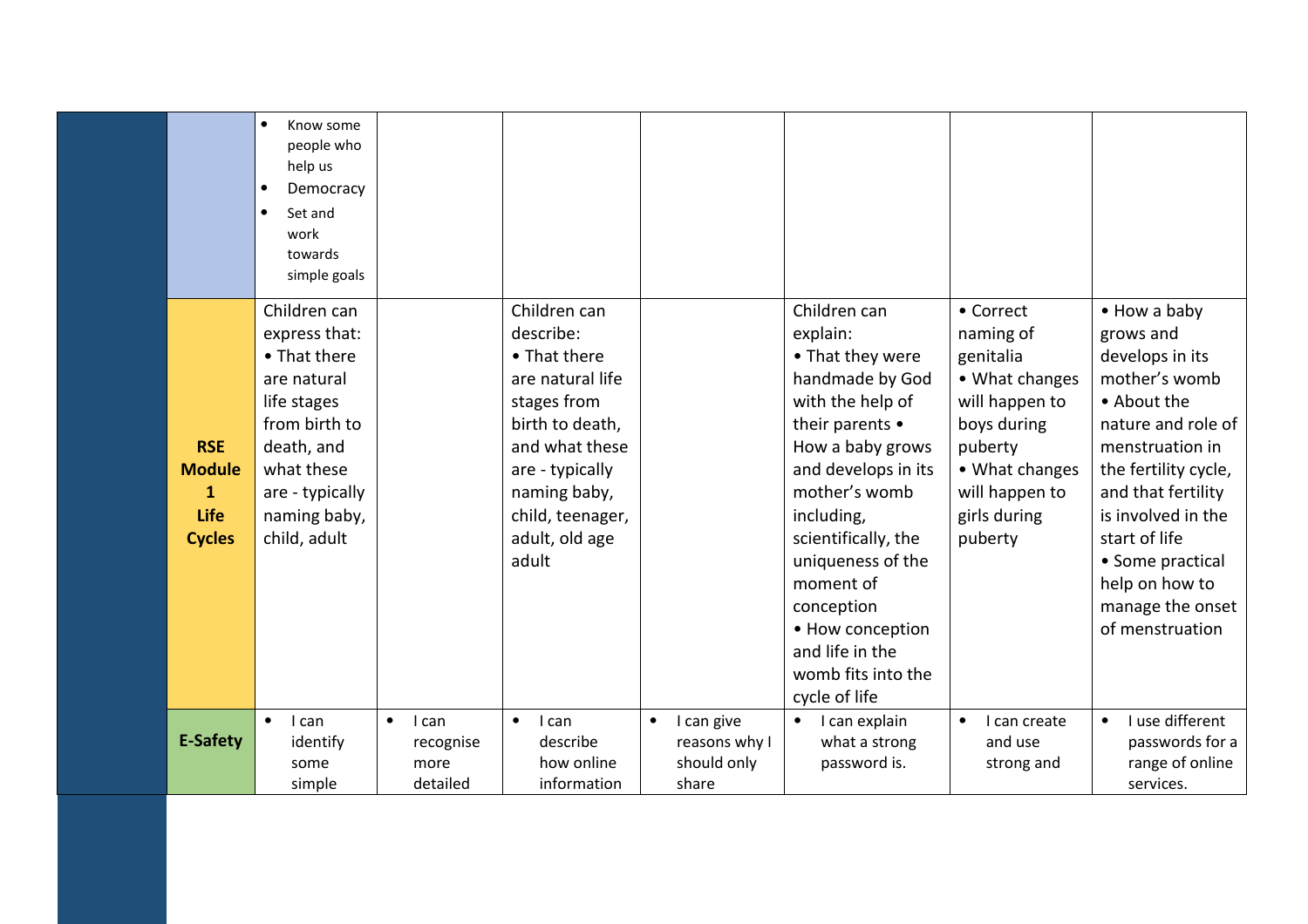| <b>Privacy</b><br>and<br><b>Security</b> | examples<br>of my<br>personal<br>informatio                                                                                                                                                                      | examples<br>of<br>informatio<br>n that is                                                                                                                                                                                                                                                                                                             | about me<br>could be<br>seen by<br>others.                                                                                                                                                                                                                                                                                                                                                          | information<br>with people I<br>choose to and<br>can trust. I                                                                                                                                                                                                                                                                                                                                                                      | I can describe<br>$\bullet$<br>strategies for<br>keeping my<br>personal                                                                                                                                                                                                                                          | secure<br>passwords.<br>I can explain<br>$\bullet$<br>how many                                                                                                                                                                                                                                                                                                                                             | I can describe<br>$\bullet$<br>effective<br>strategies for<br>managing                                                                                                                                                                                                                                                                                                                                                                     |
|------------------------------------------|------------------------------------------------------------------------------------------------------------------------------------------------------------------------------------------------------------------|-------------------------------------------------------------------------------------------------------------------------------------------------------------------------------------------------------------------------------------------------------------------------------------------------------------------------------------------------------|-----------------------------------------------------------------------------------------------------------------------------------------------------------------------------------------------------------------------------------------------------------------------------------------------------------------------------------------------------------------------------------------------------|------------------------------------------------------------------------------------------------------------------------------------------------------------------------------------------------------------------------------------------------------------------------------------------------------------------------------------------------------------------------------------------------------------------------------------|------------------------------------------------------------------------------------------------------------------------------------------------------------------------------------------------------------------------------------------------------------------------------------------------------------------|------------------------------------------------------------------------------------------------------------------------------------------------------------------------------------------------------------------------------------------------------------------------------------------------------------------------------------------------------------------------------------------------------------|--------------------------------------------------------------------------------------------------------------------------------------------------------------------------------------------------------------------------------------------------------------------------------------------------------------------------------------------------------------------------------------------------------------------------------------------|
|                                          | n (e.g.<br>name,<br>address,<br>birthday,<br>age,<br>location).<br>I can<br>$\bullet$<br>describe<br>the people<br>I can trust<br>and can<br>share this<br>with; I can<br>explain<br>why I can<br>trust<br>them. | personal to<br>me (e.g.<br>where I<br>live, my<br>family's<br>names,<br>where I go<br>to school).<br>I can<br>$\bullet$<br>explain<br>why I<br>should<br>always ask<br>a trusted<br>adult<br>before I<br>share any<br>informatio<br>n about<br>myself<br>online.<br>I can<br>$\bullet$<br>explain<br>how<br>passwords<br>can be<br>used to<br>protect | $\bullet$<br>I can<br>describe and<br>explain some<br>rules for<br>keeping my<br>information<br>private.<br>I can explain<br>$\bullet$<br>what<br>passwords<br>are and can<br>use<br>passwords<br>for my<br>accounts and<br>devices.<br>$\bullet$<br>I can explain<br>how many<br>devices in<br>my home<br>could be<br>connected to<br>the internet<br>and can list<br>some of<br>those<br>devices. | can explain<br>that if I am<br>not sure or I<br>feel<br>pressured, I<br>should ask a<br>trusted adult.<br>I understand<br>$\bullet$<br>and can give<br>reasons why<br>passwords<br>are<br>important.<br>I can describe<br>$\bullet$<br>simple<br>strategies for<br>creating and<br>keeping<br>passwords<br>private.<br>I can describe<br>how<br>connected<br>devices can<br>collect and<br>share my<br>information<br>with others. | information<br>private,<br>depending on<br>context.<br>I can explain that<br>$\bullet$<br>others online can<br>pretend to be<br>me or other<br>people, including<br>my friends.<br>I can suggest<br>$\bullet$<br>reasons why<br>they might do<br>this.<br>I can explain how<br>internet use can<br>be monitored. | free apps or<br>services may<br>read and<br>share my<br>private<br>information<br>(e.g. friends,<br>contacts,<br>likes, images,<br>videos, voice,<br>messages,<br>geolocation)<br>with others.<br>I can explain<br>how and why<br>some apps<br>may request<br>or take<br>payment for<br>additional<br>content (e.g.<br>in-app<br>purchases)<br>and explain<br>why I should<br>seek<br>permission<br>from a | those<br>passwords (e.g.<br>password<br>managers,<br>acronyms,<br>stories).<br>I know what to<br>do if my<br>password is<br>lost or stolen.<br>I can explain<br>what app<br>permissions are<br>and can give<br>some examples<br>from the<br>technology or<br>services I use.<br>I can describe<br>simple ways to<br>increase<br>privacy on apps<br>and services<br>that provide<br>privacy<br>settings.<br>I can describe<br>ways in which |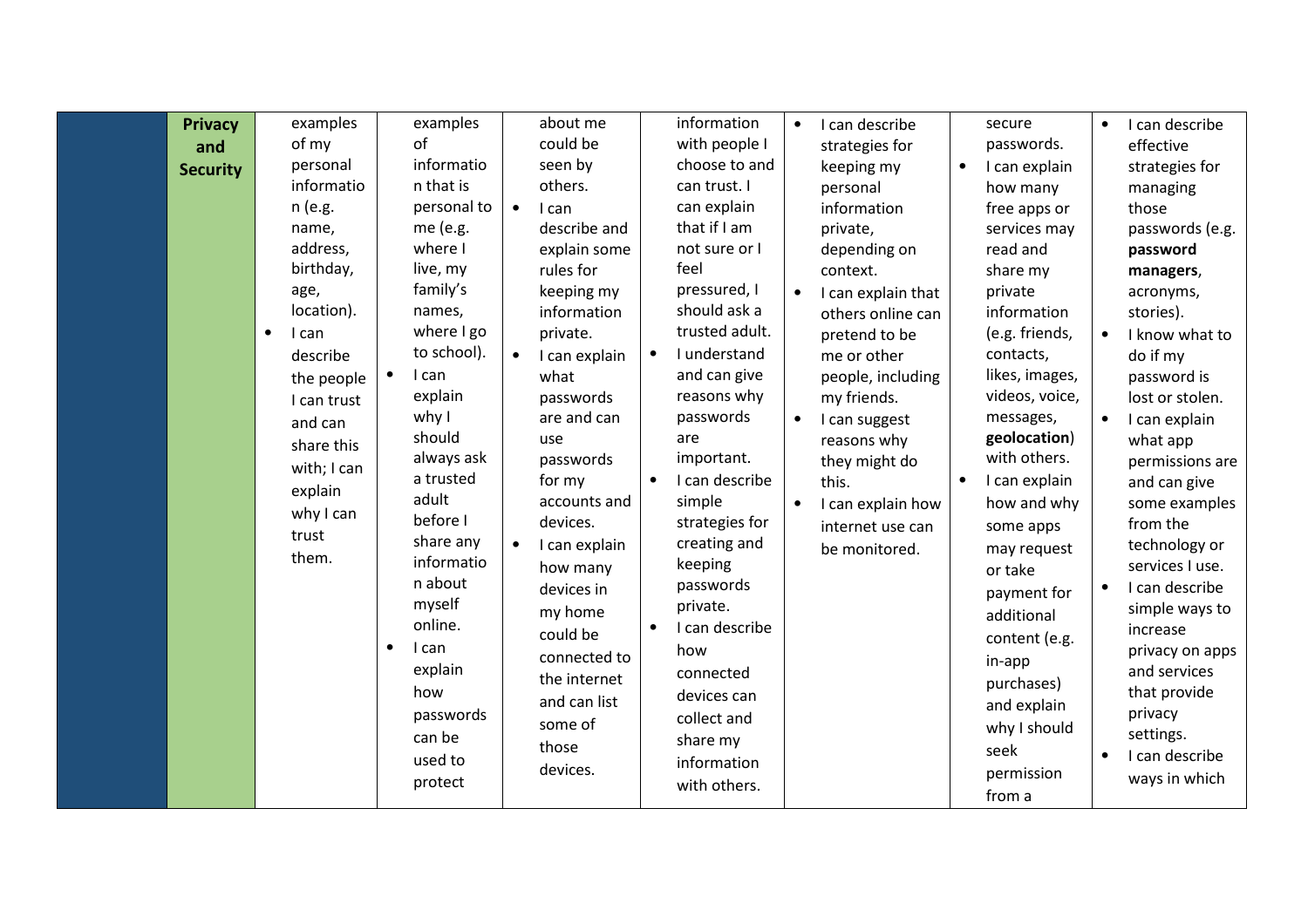|                                                                      |             |                                                                                                                                                                                                                                        | informatio<br>n and<br>devices.                                                                                                                                                             |                                                                                                                                                                     |                                                                                                                                                                                              |                                                                                                                                                                                                                        | trusted adult<br>before<br>purchasing.                                                                                                                                            | some online<br>content targets<br>people to gain<br>money or<br>information<br>illegally; I can<br>describe<br>strategies to<br>help me<br>identify such<br>content (e.g.<br>scams,<br>phishing). |
|----------------------------------------------------------------------|-------------|----------------------------------------------------------------------------------------------------------------------------------------------------------------------------------------------------------------------------------------|---------------------------------------------------------------------------------------------------------------------------------------------------------------------------------------------|---------------------------------------------------------------------------------------------------------------------------------------------------------------------|----------------------------------------------------------------------------------------------------------------------------------------------------------------------------------------------|------------------------------------------------------------------------------------------------------------------------------------------------------------------------------------------------------------------------|-----------------------------------------------------------------------------------------------------------------------------------------------------------------------------------|---------------------------------------------------------------------------------------------------------------------------------------------------------------------------------------------------|
|                                                                      |             | Year F                                                                                                                                                                                                                                 | Year 1                                                                                                                                                                                      | Year <sub>2</sub>                                                                                                                                                   | Year 3                                                                                                                                                                                       | Year 4                                                                                                                                                                                                                 | Year 5                                                                                                                                                                            | Year 6                                                                                                                                                                                            |
| <b>Summer 2</b><br><b>Economic</b><br>Wellbeing<br><b>Transition</b> | <b>PSHE</b> | Money<br>Talk about<br>$\bullet$<br>money in<br>everyday<br>language<br>Saving<br>$\bullet$<br>money<br>Career and<br>$\bullet$<br>aspirations<br>Talk about<br>$\bullet$<br>different<br>jobs people<br>do and<br>wonder<br>what they | <b>Money</b><br>• Introduction to<br>money<br>• Looking after<br>money<br>• Banks and<br>building<br>societies<br>• Saving and<br>spending<br>Career and<br>aspirations<br>· Jobs in school | <b>Money</b><br>• Where money<br>comes from<br>• Needs and wants<br>• Wants and<br>needs<br>• Looking after<br>money<br>Career and<br>aspirations<br>$\bullet$ Jobs | <b>Money</b><br>• Ways of paying<br>• Budgeting<br>• How spending<br>affects others<br>· Impact of<br>spending<br>Career and<br>aspirations<br>• Jobs and careers<br>• Gender and<br>careers | <b>Money</b><br>• Spending choices/<br>value for money<br>• Keeping track of<br>money<br>• Looking after<br>money<br>Career and<br>aspirations<br>• influences on career<br>choices<br>career choices<br>· Jobs for me | <b>Money</b><br>Borrowing<br>• Income and<br>expenditure<br>• Risks with money<br>• Prioritising<br>spending<br>Career and<br>aspirations<br>• Stereotypes in<br>the<br>workplace | <b>Money</b><br>• Attitudes to money<br>• Keeping money<br>safe<br>• Gambling<br>Career and<br>aspirations<br>• What jobs are<br>available<br>• Career routes                                     |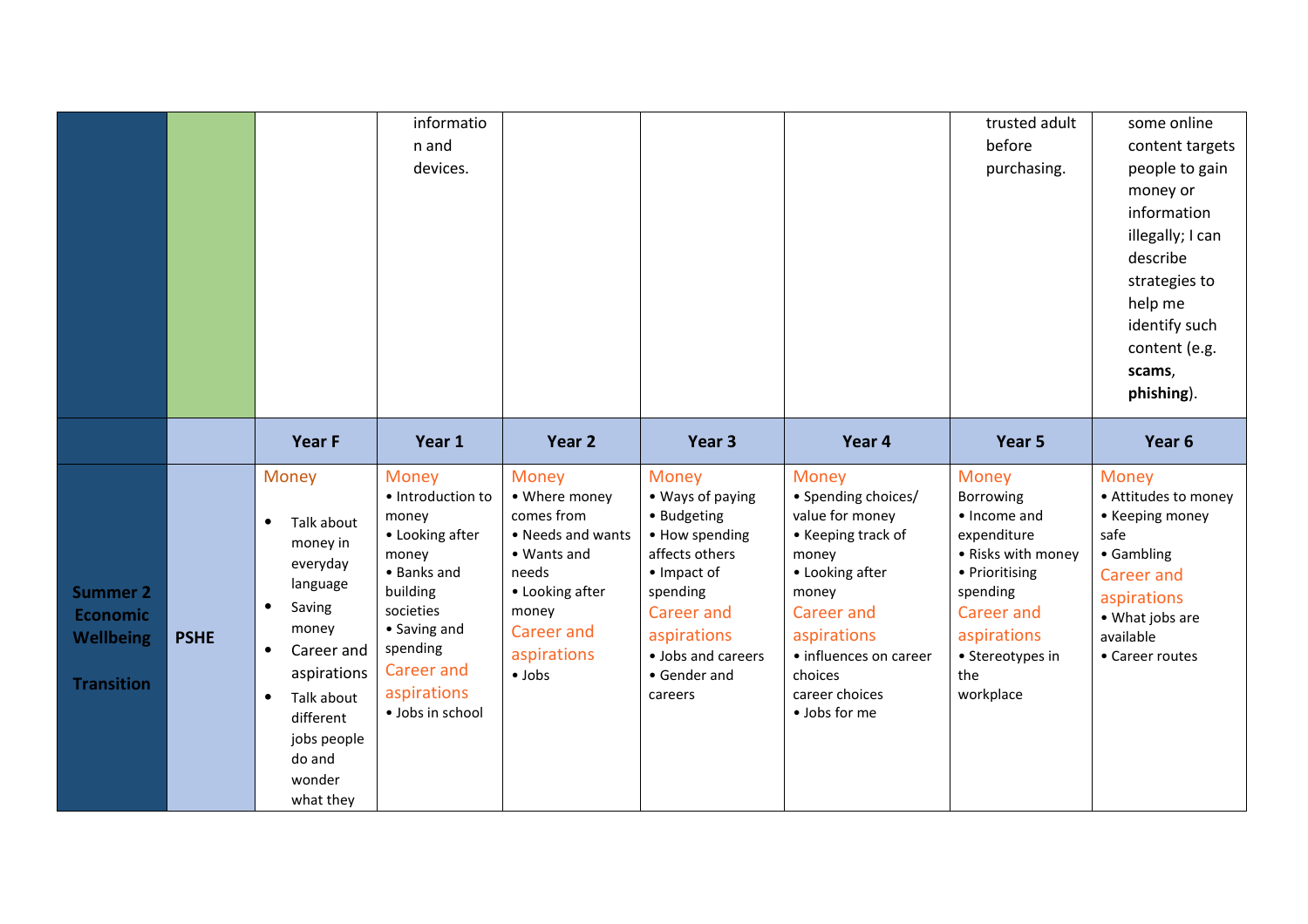|                                                                                                                                              | might like<br>to be when<br>they are<br>older                                                                                                                                                                                                                                                                                                                             |                                                                                                                                                                                                                                                                                                                                                                                      |                               |                                                                                                                                    |                                                                                                                                                                                                           |                                                                                                                                                                                                                                                                                                                                                                                                           |                                                                                                                                                                                                      |
|----------------------------------------------------------------------------------------------------------------------------------------------|---------------------------------------------------------------------------------------------------------------------------------------------------------------------------------------------------------------------------------------------------------------------------------------------------------------------------------------------------------------------------|--------------------------------------------------------------------------------------------------------------------------------------------------------------------------------------------------------------------------------------------------------------------------------------------------------------------------------------------------------------------------------------|-------------------------------|------------------------------------------------------------------------------------------------------------------------------------|-----------------------------------------------------------------------------------------------------------------------------------------------------------------------------------------------------------|-----------------------------------------------------------------------------------------------------------------------------------------------------------------------------------------------------------------------------------------------------------------------------------------------------------------------------------------------------------------------------------------------------------|------------------------------------------------------------------------------------------------------------------------------------------------------------------------------------------------------|
| <b>RSE</b><br><b>Module</b><br>$3 -$<br><b>Created</b><br>to live in<br>commun<br>ity<br>(Living in<br>the<br><b>Wider</b><br><b>World</b> ) | Children can<br>express:<br>• That God is<br>love: Father,<br>Son and Holy<br>Spirit<br>• That being<br>made in His<br>image means<br>being called<br>to be loved<br>and to love<br>others<br>$\bullet$ What a<br>community<br>is, and that<br>God calls us<br>to live in<br>community<br>with one<br>another<br>• Some<br>Scripture<br>illustrating<br>the<br>importance | Children can explain<br>• That God is love: Father, Son<br>and Holy Spirit<br>• That being made in His image<br>means being called to be loved<br>and to love others<br>• What a community is, and<br>that God calls us to live in<br>community with one another<br>• A scripture illustrating the<br>importance of living in<br>this<br>• Jesus' teaching on who is my<br>neighbour | community as a consequence of | Children can describe that:<br>each other in their self- giving<br>relationship'<br>• The human family can reflect the<br>diocese) | • God is Love as shown by the Trinity<br>- a 'communion of persons supporting<br>Holy Trinity in charity and generosity<br>• The Church family comprises home,<br>school and parish (which is part of the | Children can<br>explain:<br>• That God the<br>Father, God the<br>Son and God<br>the Holy Spirit<br>make up the<br>three persons of<br>the Trinity<br>• That the Holy<br>Spirit works<br>through us to<br>bring God's love<br>and goodness to<br>others<br>• The principles<br>of Catholic<br>Social Teaching<br>• That God<br>formed them<br>out of love, to<br>know and share<br>His love with<br>others | Children can<br>explain:<br>• How to apply<br>the principles of<br><b>Catholic Social</b><br>Teaching to<br>current issues<br>• Ways in which<br>they can spread<br>God's love in their<br>community |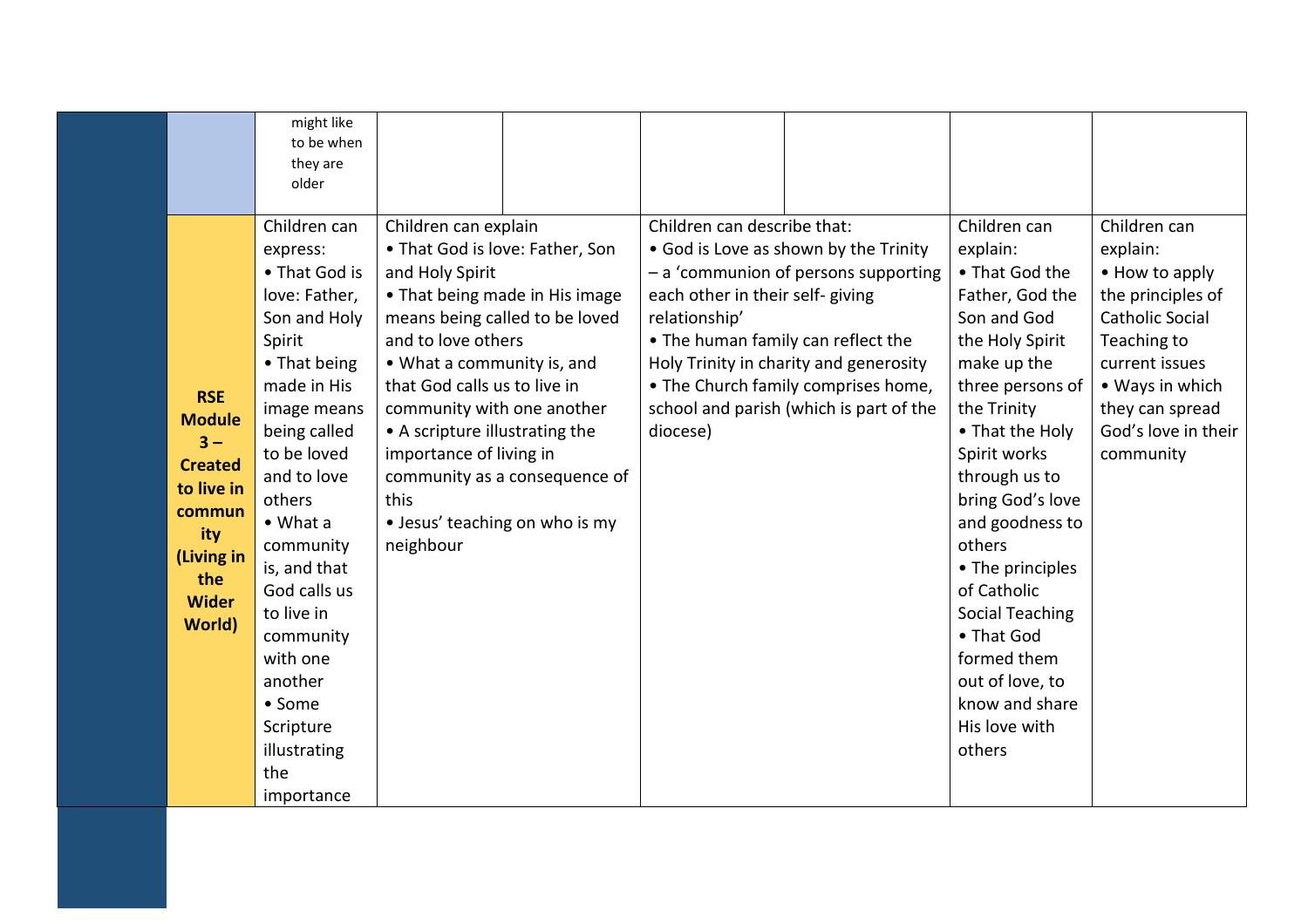|                                                              | of living in a<br>community •<br>That no<br>matter how<br>small our<br>offerings,<br>they are<br>valuable to<br>God and He<br>can use them<br>for His glory |                                                                                                                                                                                                                                                                          |                                                                                                                                                                                                      |                                                                                                                                                                                                                                 |                                                                                                                                                                                                                                           |                                                                                                                                                                                                  |                                                                                                                                                                                                                                                                                            |
|--------------------------------------------------------------|-------------------------------------------------------------------------------------------------------------------------------------------------------------|--------------------------------------------------------------------------------------------------------------------------------------------------------------------------------------------------------------------------------------------------------------------------|------------------------------------------------------------------------------------------------------------------------------------------------------------------------------------------------------|---------------------------------------------------------------------------------------------------------------------------------------------------------------------------------------------------------------------------------|-------------------------------------------------------------------------------------------------------------------------------------------------------------------------------------------------------------------------------------------|--------------------------------------------------------------------------------------------------------------------------------------------------------------------------------------------------|--------------------------------------------------------------------------------------------------------------------------------------------------------------------------------------------------------------------------------------------------------------------------------------------|
| <b>E-Safety</b><br>Copyrigh<br>t and<br><b>Ownersh</b><br>ip | <b>I</b> know<br>$\bullet$<br>that work I<br>create<br>belongs to<br>me.<br>I can name<br>my work<br>so that<br>others<br>know it<br>belongs to<br>me.      | $\bullet$<br>I can<br>explain<br>why work I<br>create<br>using<br>technology<br>belongs to<br>me.<br>I can say<br>$\bullet$<br>why it<br>belongs to<br>me (e.g. 'it<br>is my idea'<br>or 'I<br>designed<br>it').<br>I can save<br>$\bullet$<br>my work so<br>that others | I can<br>$\bullet$<br>describe why<br>other<br>people's<br>work<br>belongs to<br>them.<br>I can<br>$\bullet$<br>recognise<br>that content<br>on the<br>internet may<br>belong to<br>other<br>people. | I can explain<br>$\bullet$<br>why copying<br>someone<br>else's work<br>from the<br>internet<br>without<br>permission<br>can cause<br>problems.<br>I can give<br>$\bullet$<br>examples of<br>what those<br>problems<br>might be. | When searching<br>$\bullet$<br>on the internet<br>for content to<br>use, I can explain<br>why I need to<br>consider who<br>owns it and<br>whether I have<br>the right to<br>reuse it.<br>I can give some<br>$\bullet$<br>simple examples. | $\bullet$<br>I can assess<br>and justify<br>when it is<br>acceptable to<br>use the work<br>of others.<br>I can give<br>$\bullet$<br>examples of<br>content that<br>is permitted<br>to be reused. | I can<br>$\bullet$<br>demonstrate<br>the use of<br>search tools to<br>find and access<br>online content<br>which can be<br>reused by<br>others.<br>$\bullet$<br>I can<br>demonstrate<br>how to make<br>references to<br>and<br>acknowledge<br>sources I have<br>used from the<br>internet. |